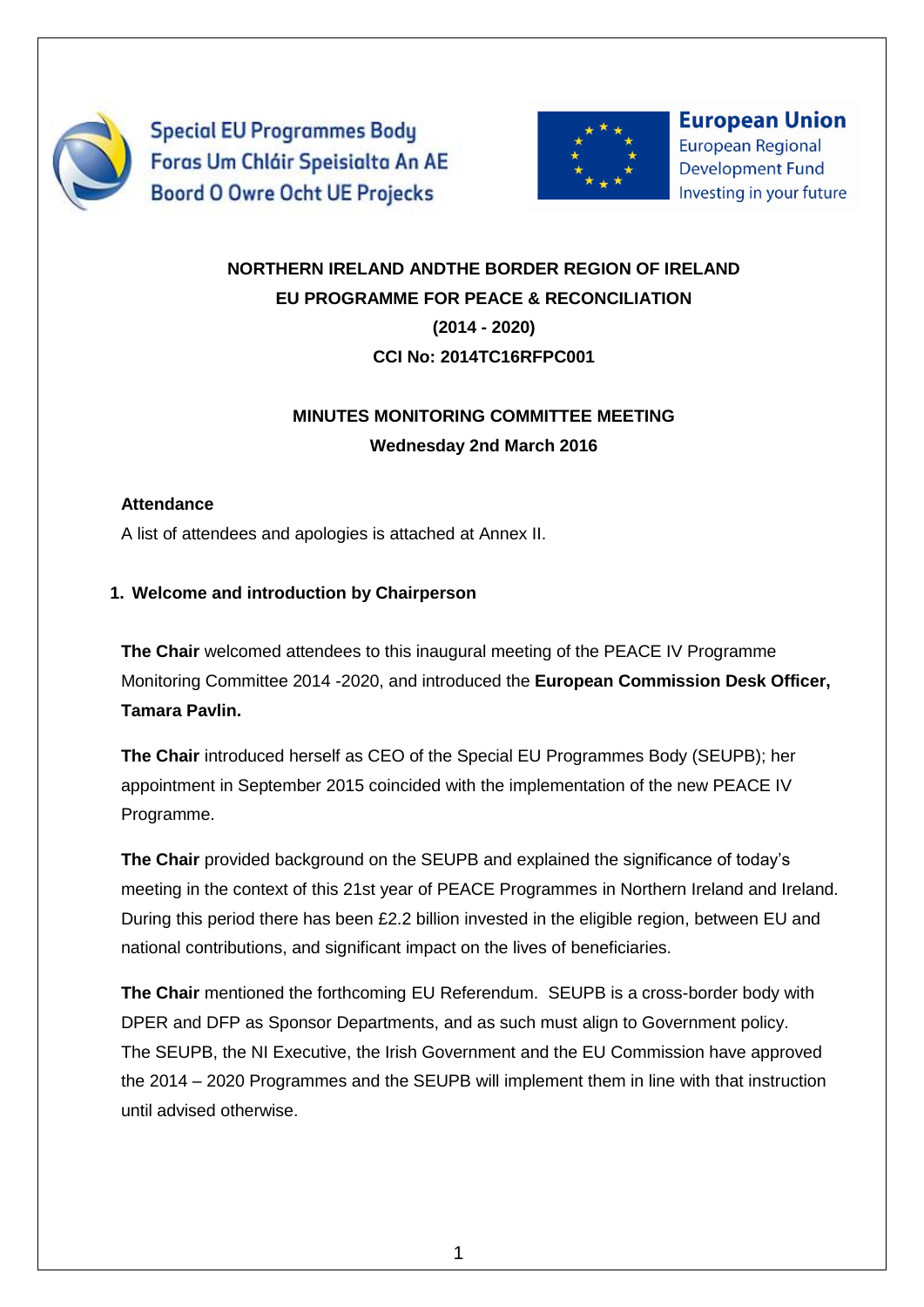## **2. Code of Conduct and Conflict of Interest Declaration**

**The Chair** requested that completed Code of Conduct and Conflict of Interest forms, circulated prior to the meeting, be returned to the SEUPB Secretariat, and that in the interim any Conflicts of Interest be declared verbally; none were declared.

#### **3. Adoption of the agenda**

The agenda was adopted.

#### **4. Overview presentation of the PEACE 2014 – 2020 Cooperation Programme.**

The **Managing Authority (MA) Director** provided an overview presentation on the structure and content of the PEACE IV Programme.

He thanked Member States and Accountable Departments for their assistance in developing the Programme, and the **EU Commission Desk Officer** for her guidance and extensive personal commitment throughout the period of Programme development.

**The Chair** opened the floor to comments.

Members of the Monitoring Committee made the following observations;

- Welcomed the new output/result focus of the Programme and the steps to reduce the administrative burden;
- Voiced concerns that if the Shared Education objective focused solely on partnerships in school, it may exclude applications from educational bodies such as NICIE;
- In relation to the Shared Spaces Objective, queried the implementation of shared spaces in rural areas; and the eligibility of smaller scale projects in a number of locations;
- Queried whether the Local Authorities are required to conduct public consultation in relation to their Plans, including sharing the Plan's methodology;
- In the context of noted previous underspend of the Local Authority Plans, the removal of a large project at the latter stages of the programme and the delayed timing of opening PEACE IV, it is important that applicants put in sufficient efforts to produce high quality applications, carry out an efficient consultation process and establish partnerships at an early stage to ensure timely implementation.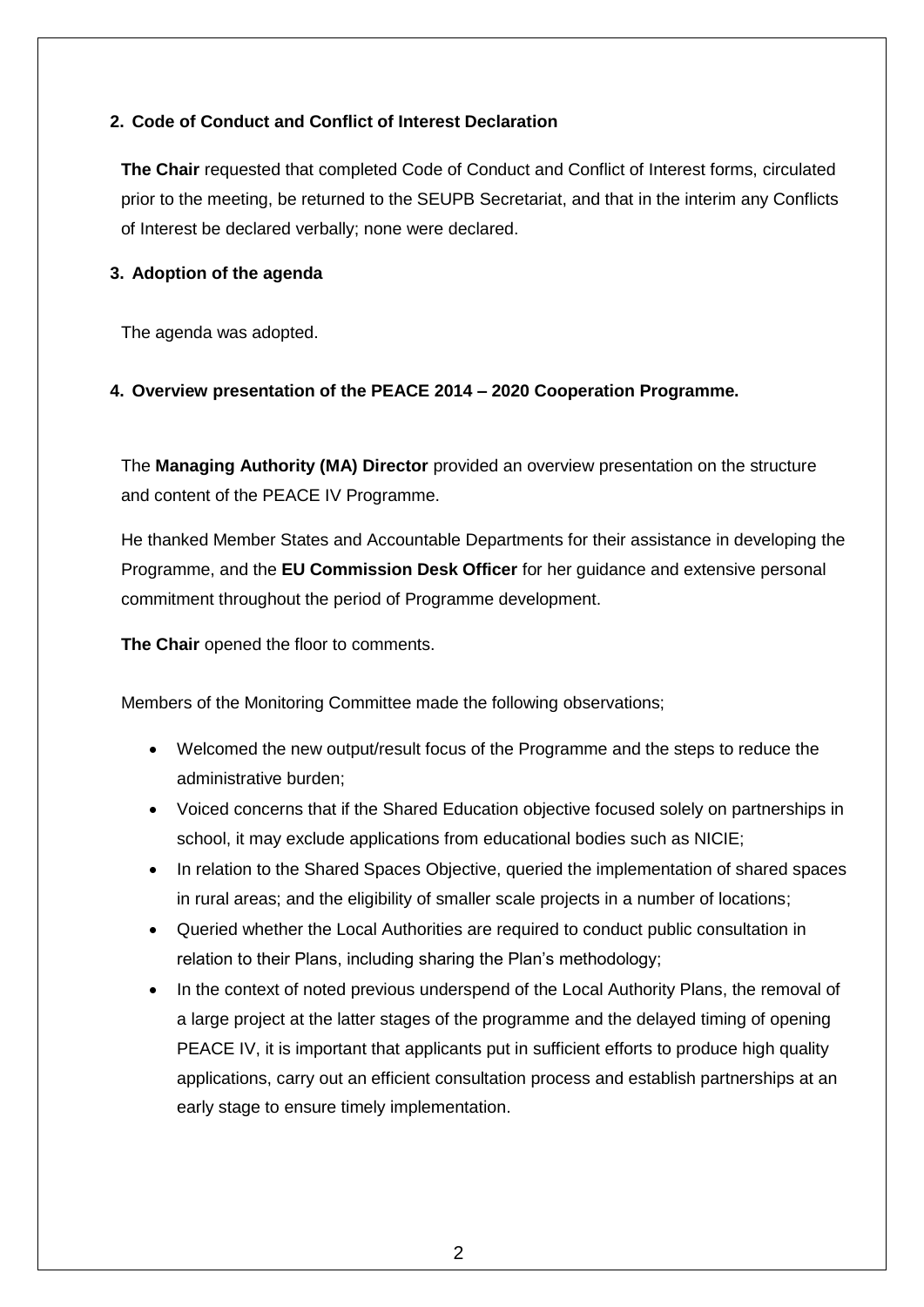- Given the 'late' opening of the programme, there will be significant pressure on SEUPB and the Steering Committee to process applications in a timely manner. At this point, the timetable provided to Members omitted some dates in terms of the process.
- Stressed the importance of the integration of Sustainable Development within the Local Action Plans.

**The Chair** and **MA Director** provided the following responses;

- In relation to the Shared Education Objective, discussions are still ongoing with the Departments of Education in relation to the structure of the call, this will be considered at a Steering Committee for approval in due course.
- In terms of the Shared Spaces Objective, whilst physical segregation can be more obvious in urban areas, it is recognised that it also occurs in rural areas. Therefore, project ideas in relation to shared spaces in rural areas is welcomed.
- Given that a large element of the programme will be delivered through Local Authorities (over a third), organisations developing local projects were advised to liaise with their Local Councils or the SEUPB Joint Secretariat (Brenda Hegarty – Acting Director).
- In relation to the Local Authorities, they are required to demonstrate that they have carried out an open and meaningful public consultation process, however, the Programme allows them the flexibility to conduct this in a manner which is most appropriate to their local area.
- In relation to the need for timely applications, a significant level of work has already been carried in terms of a project pipeline that would meet the outputs of the Programme.
- The simplification measures which have been introduced (page 14-15 of the Citizen Summary), include a 2 stage application process. The relatively straightforward stage 1 application ensures that applicants know at an early stage whether their proposal is progressing to Stage 2, where a full business plan in required.
- The SEUPB has already provided (during 2015), an extensive training programme for potential applicants to ensure that they are knowledgeable about the Programme and how to apply. The Joint Secretariat has also worked intensively with the Local Authorities since autumn 2015 in terms of the preparation and development of their Plans.
- The call timetable provided to members notes 'not later than' dates and where possible, these will be brought forward. The timetable will continue to be updated in terms of omitted dates.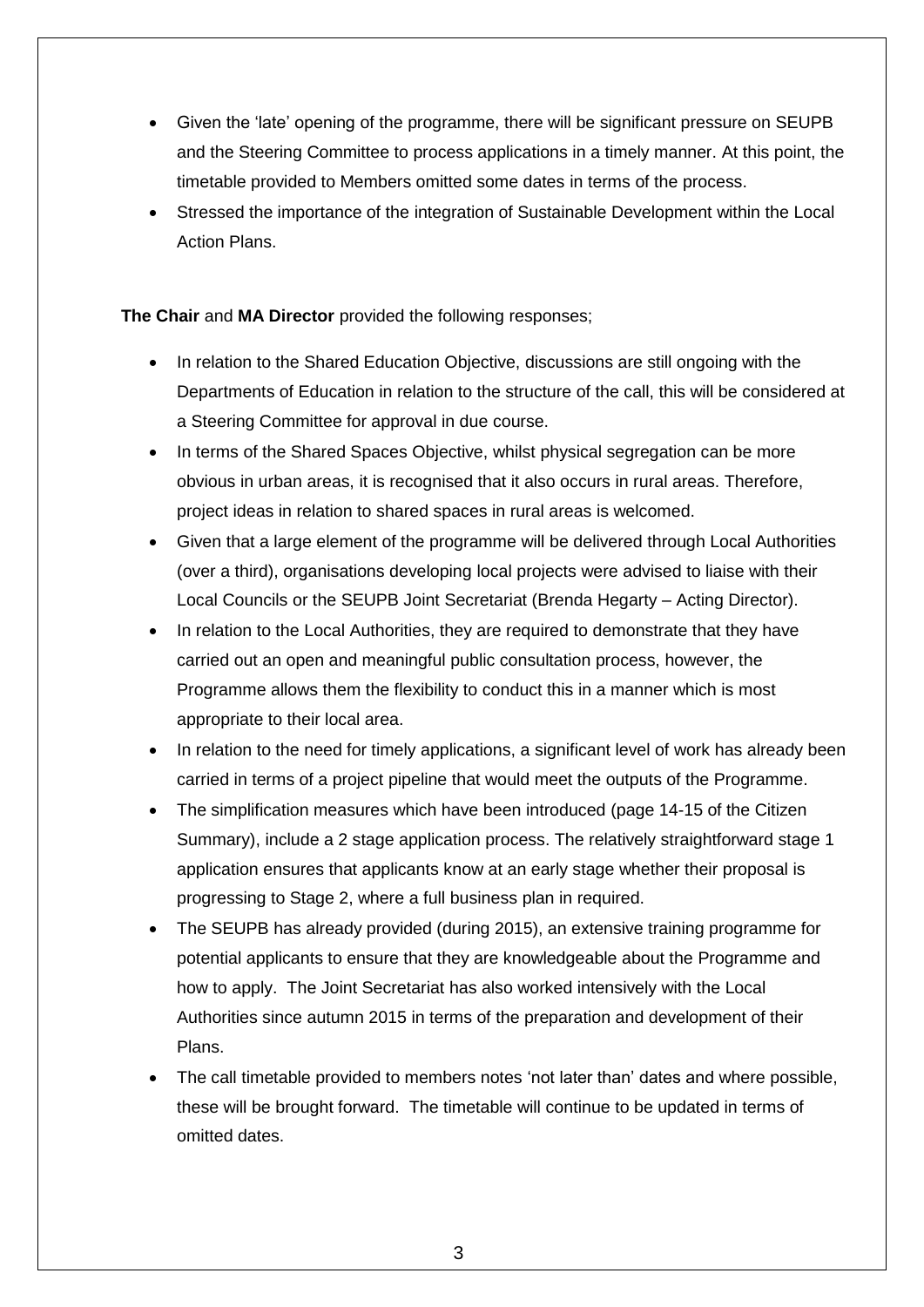- There is recognition that there challenges ahead in terms of 'catching up', due to the delayed start of the Programme, however, given the likelihood of this being the last Peace Programme, SEUPB are determined to ensure that the programme fully meets all its targets and leaves a lasting legacy.
- In terms of Sustainable Development, all applicants, including the Local Authorities, are required to demonstrate how their applications address the Programme's two horizontal principles of Equality and Sustainable Development. SEUPB are currently running seminars on each principle to assist potential applicants.

In conclusion, **the Chair** advised that the official signing ceremony for the programme took place on 14 January 2016 with Commissioner Crețu with the Junior Ministers from Northern Ireland and representatives from Ireland in attendance. A joint public launch of this programme and the INTERREG IVA Programme took place on 22 January and was attended by the Ministers from Northern Ireland, Ireland and Scotland. This is an indication of the high level of interest in the programme and the commitment of all concerned to ensure its success in making a difference to the lives of people in the eligible area.

**5. Overview of roles and responsibilities of the Monitoring Committee and**

#### **6. Rules of Procedure of the Monitoring Committee**

The **MA Director** provided a brief presentation on the roles and responsibilities of the PEACE IV Monitoring Committee and the contents of the Committee's Rules of Procedure.

The **EU Commission representative** thanked the MA Director for his presentation and made the following comments relating to the Rules of Procedure document;

- She suggested that the paper be amended to include clarification on the use of Written Procedure for committee business. She advised that this should not be used in relation to significant implementation issues;
- She suggested that the paper include a paragraph mandating the PMC to conduct business relating to the 2007-2013 Peace III Programme;
- She advised a change of wording in point 4.1, amending reference that the PMC "manage" the Programme to "monitor" the programme.

## **Action Points 1-3: MA**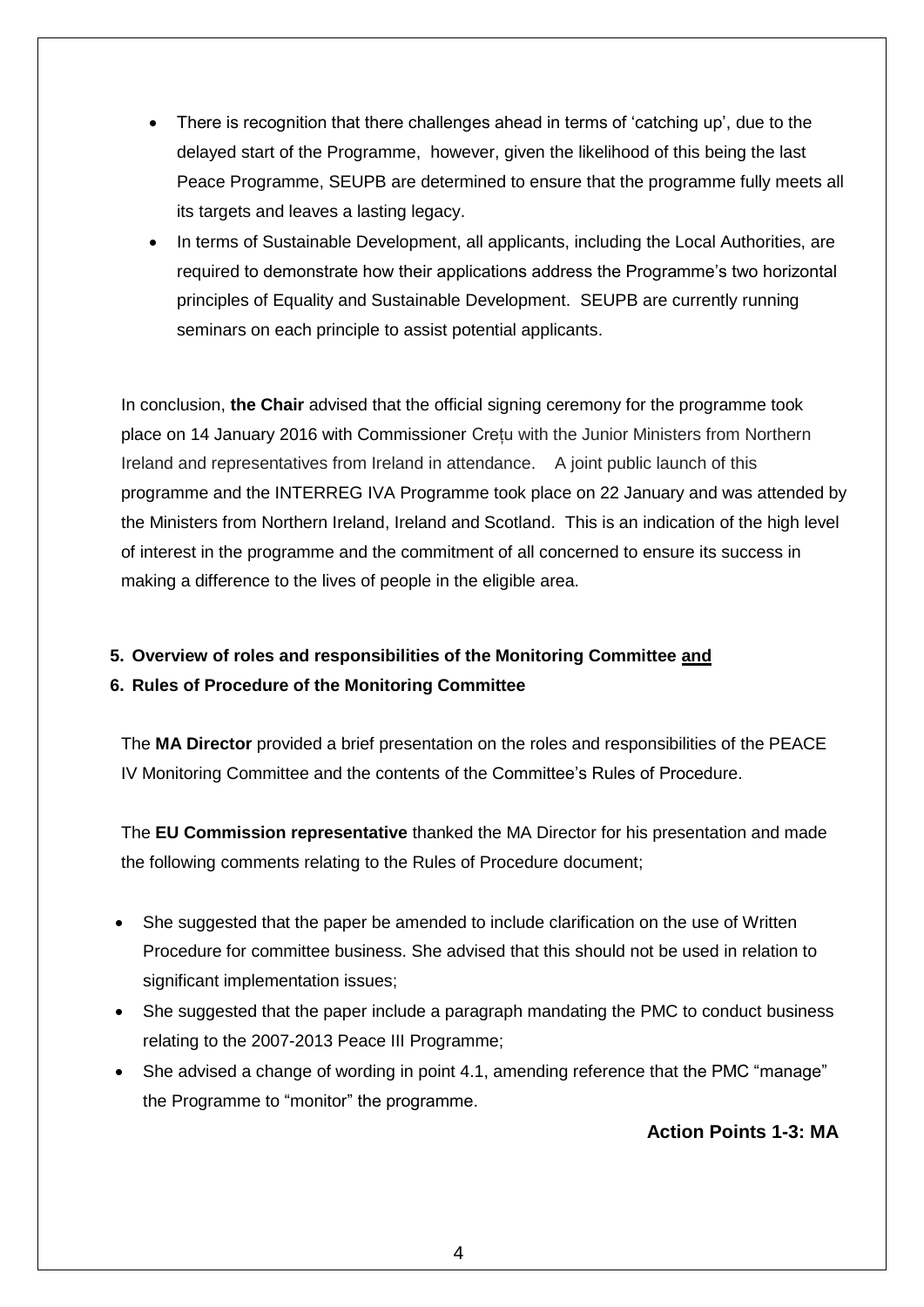**The Chair** thanked the EU Commission representative for her comments and welcomed further comments.

The **NILGA representative** asked that a contact list of Members be circulated for the use of the Committee. The Committee agreed SEUPB may share their contact details for this purpose.

## **Action point 4: MA**

Members and their Alternates were asked to complete and return of their Code of Conduct and Conflict of Interest forms, and advised that Committee training will take place in advance of the next PMC meeting. In addition, Members were advised of SEUPB's obligations in promoting Equality of Opportunity in accordance with Article 7, EU Regulation 1303/2013. In this context, PMC Members shall shortly receive Equality Monitoring forms from SEUPB's HR department, for completion and return as soon as possible.

## **Action Point 5: PMC Members/Alternates**

#### **The Monitoring Committee;**

,

 **Approved** the Rules of Procedure document, subject to incorporation of the EU Commission representative's comments

#### **7. Steering Committee Membership, nomination of representatives**

**The JS Acting Director** provided a presentation in relation to the Steering Committee covering the following points;

- The role of the Monitoring Committee in appointing the Steering Committee;
- The required jurisdictional representation;
- The Committee's roles and responsibilities:
- The secretariat function (JS) including the frequency of meetings and quorum;
- The level of commitment and time required by Steering Committee members; and
- The nomination process.

Following the presentation, the Monitoring Committee made the following observations;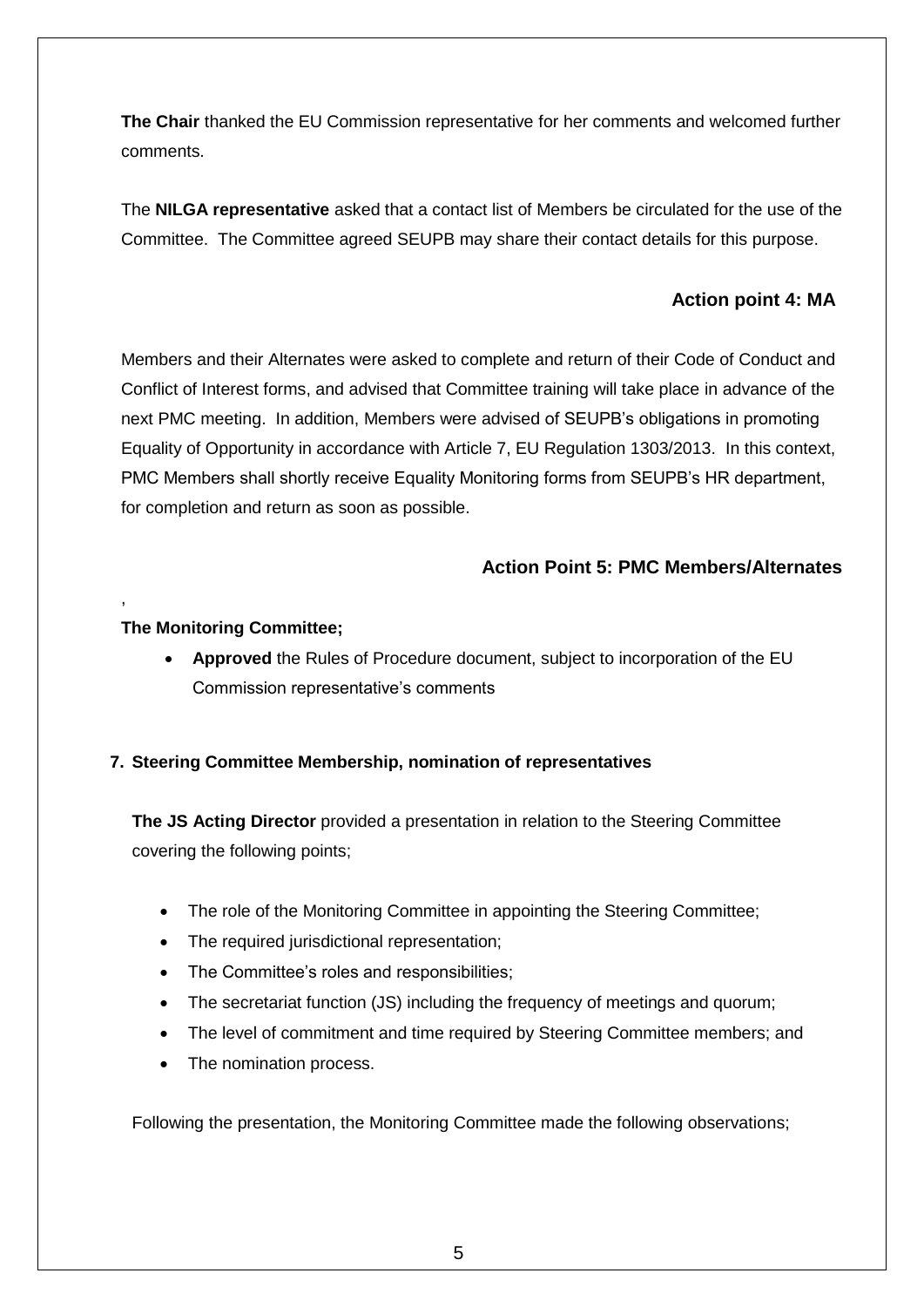- Requested clarification on the proposed dates of the Steering Committee meetings and expressed concerns in relation to the 10 day notice period in issuing the agenda. Suggested that dates should be confirmed 6 months in advance to ensure member's availability;
- Sought clarification in relation to the frequency of monitoring and updating conflicts of interest in relation to members;
- Queried whether there would be Equality and Environmental working groups in this programming round;
- Questioned whether membership was only limited to Monitoring Committee Members;
- Requested that reference to four Regional/Sub-Regional/Local Government Interests be amended to include the text "two from each jurisdiction"

In response, the following clarifications were given;

- The Steering Committee dates shown are indicative only, and are in line with the Programme's 36 week assessment process. Suitable dates would be agreed with Steering Committee members in advance of each meeting;
- Conflicts of interest would be monitored and updated. In addition, members would be required to excuse themselves from parts of meetings in which they have declared a conflict of interest;
- The appointment of working groups falls under the remit of the monitoring committee and therefore had not yet been decided;
- Steering Committee members must be either Programme Monitoring Committee members or alternates; and
- Agreed to amend the reference to four Regional/Sub-Regional/Local Government Interests to "two from each jurisdiction".

## **Action Point 6: MA**

**The Chair** requested the completion and return of Steering Committee nominations by the end of the current week.

#### **The Monitoring Committee:**

- **Approved** the Steering Committee Rules of Procedure; and
- **Agreed** the arrangements proposed for Steering Committee membership.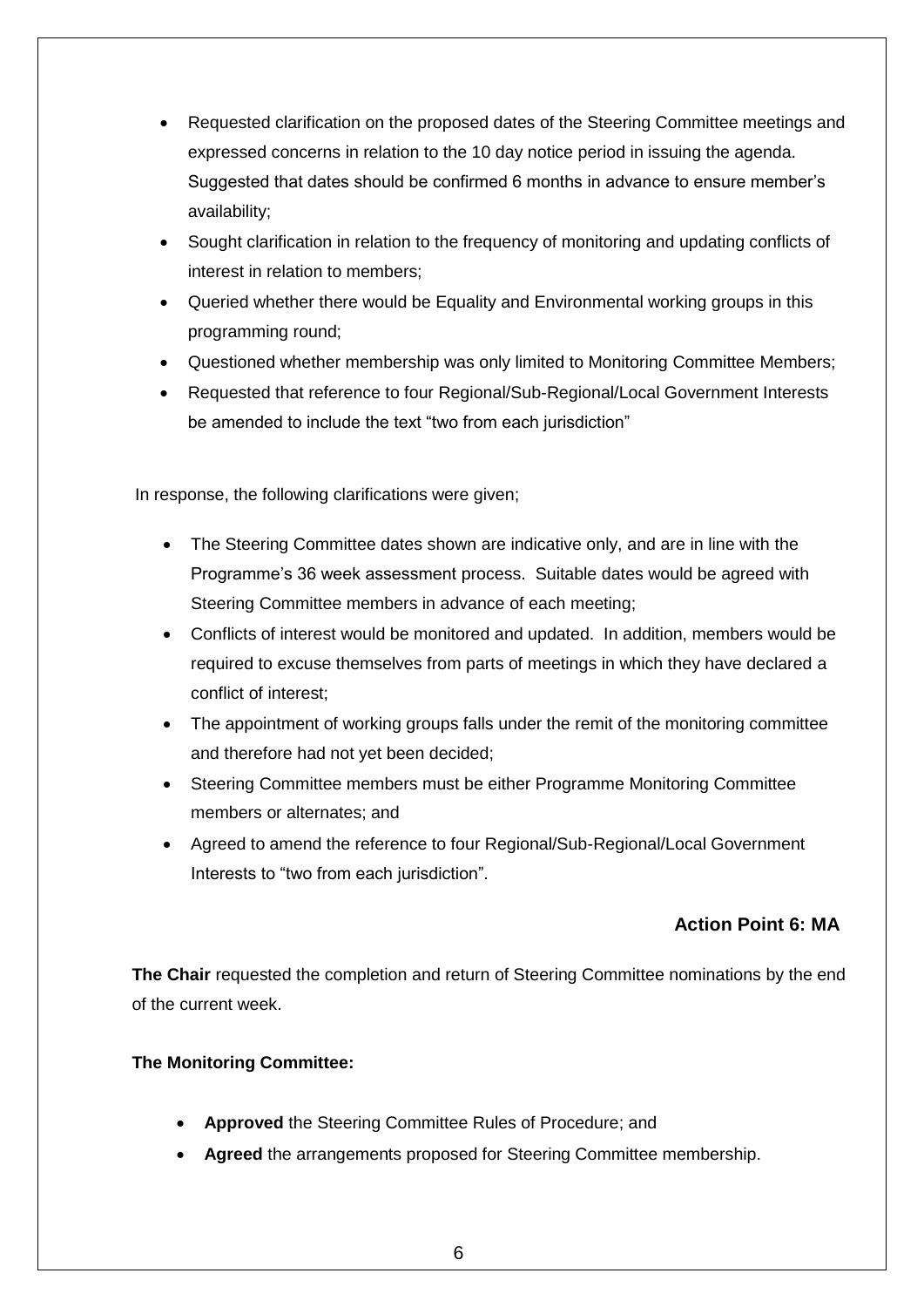## **8. Communication and Information Strategy Approval**

Members were advised that the Communications Strategy document circulated is a working draft, and requires the addition of further detail in a few sections. The **MA Director** provided a brief presentation on the aims and objectives of the Strategy.

Following the presentation, Members made the following comments;

- Commended the structure of the Communications Strategy;
- Recommended increased use of social media as the Programme is relatively youth focused and they would be main users of this communications platform;
- Recommended using Public Participation Networks (PPNs) in the Border Region as an effective method of communicating the Programme message to community groups in their areas;
- Requested that the Strategy also shares and profiles the work conducted on indicators to measure the outputs and results as they often present problems in terms of programme management.
- Asked for information on plans to ensure the collaboration of Community and Voluntary organisations, particularly in the Border Region, in terms of networking and working together on potential applications;

In response to the last point raised, the **MA Director** stressed the importance of the role of the local authorities in engaging with local Community and Voluntary groups during their public consultations. He also advised that SEUPB have held a number of public meetings in the eligible area, including the Border Region, to raise increased awareness of the Programme. He welcomed any suggestions to further increase this awareness but noted that previous programme experience has not identified any issues in receiving applications from across the Border Region.

**The Chair** thanked members for their valuable input, confirming that all comments would be taken into consideration in preparing the final Strategy. She advised that Members would be issued the final document following today's meeting and would be requested to approve it by written procedure in advance of the May 2016 deadline.

### **Action Point 7: MA**

#### **The Monitoring Committee;**

- **Noted** the Communication and Information Strategy.
- **Noted** circulation of the final document for approval via written procedure in due course.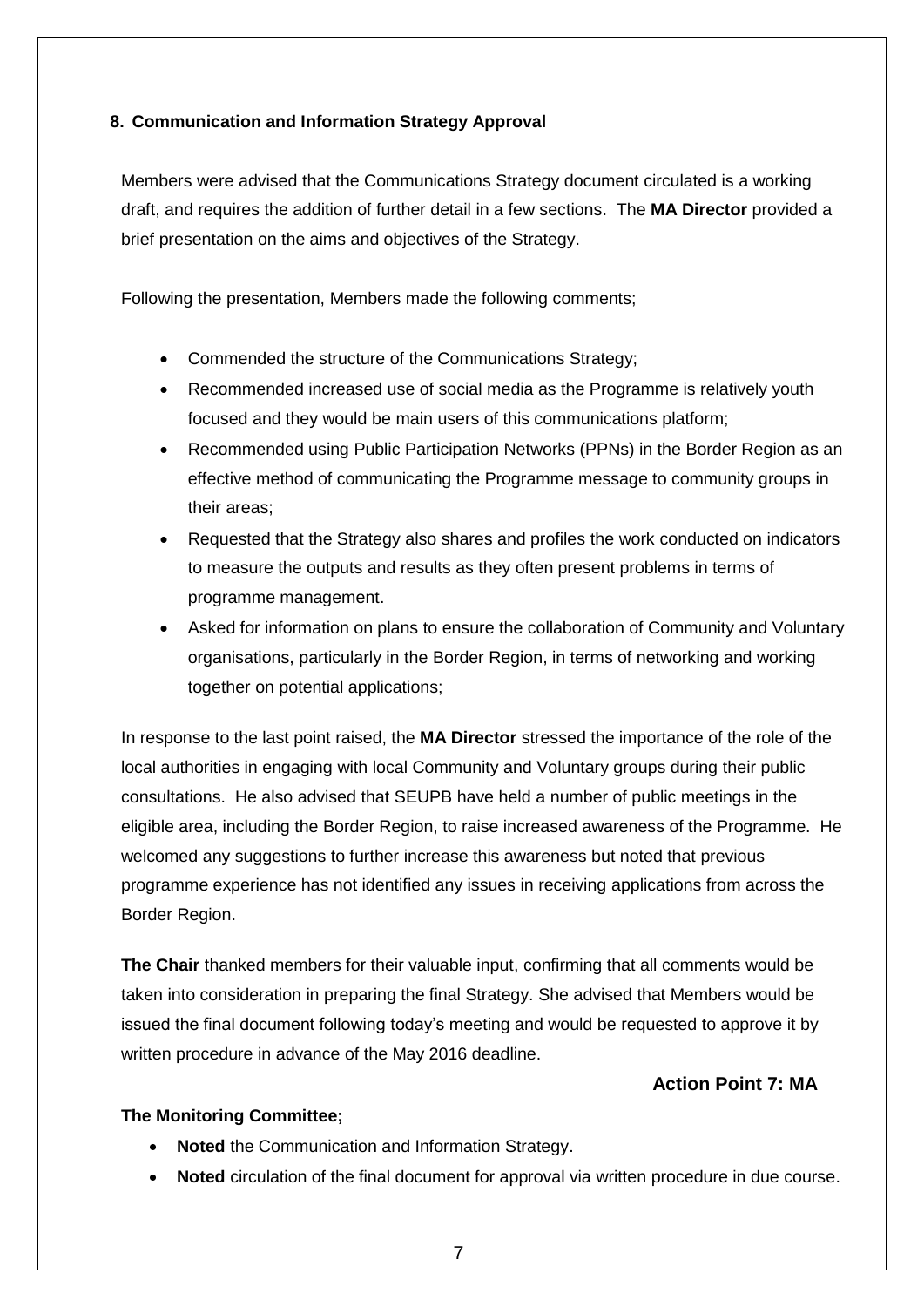In addition, Members made the following comments;

- Queried whether the 15% match funding is secured for the programme;
- Asked if the Local Government reforms were sufficiently embedded to enable the PEACE IV work to commence and if relations between the Northern Ireland authorities and Border Region authorities has been affected by the reforms.

In response to the first point, the **MA Director** confirmed that match funding has been agreed for the programme. Every project, whether single jurisdiction or cross-border in nature receives funding which utilises the EU allocation and contribution from Northern Ireland and Ireland. The **DFP representative** elaborated, stating that match funding is held in a central pool in Northern Ireland. If flexibility is required in the distribution of match funding, mechanisms are in place to address this.

In response to the second point raised, the **NILGA representatives** confirmed that the councils which they represent are capable of meeting the requirements following the reforms and strong alliances have been maintained following the process.

The **JS Acting Director** advised that correspondence has been received from all the Local Authorities confirming that they are in an advanced stage in their preparation and will be in a position to submit plans prior to the SEUPB deadlines.

#### **9. Programme Rules**

**The Chair** and **MA Director** introduced the Programme Rules paper, as circulated to Members in advance of the meeting, and asked Members to note that the Rules are applicable to both the PEACE IV and INTERREG VA Programmes.

Based on relevant EU regulations, the Rules seek to provide information in a user friendly format and were shared with potential applicants early in the process.

#### **The Monitoring Committee;**

- **Noted** a common set of rules have been developed and are available to applicants.
- **Noted** the rules are common with the INTERREG VA Programme.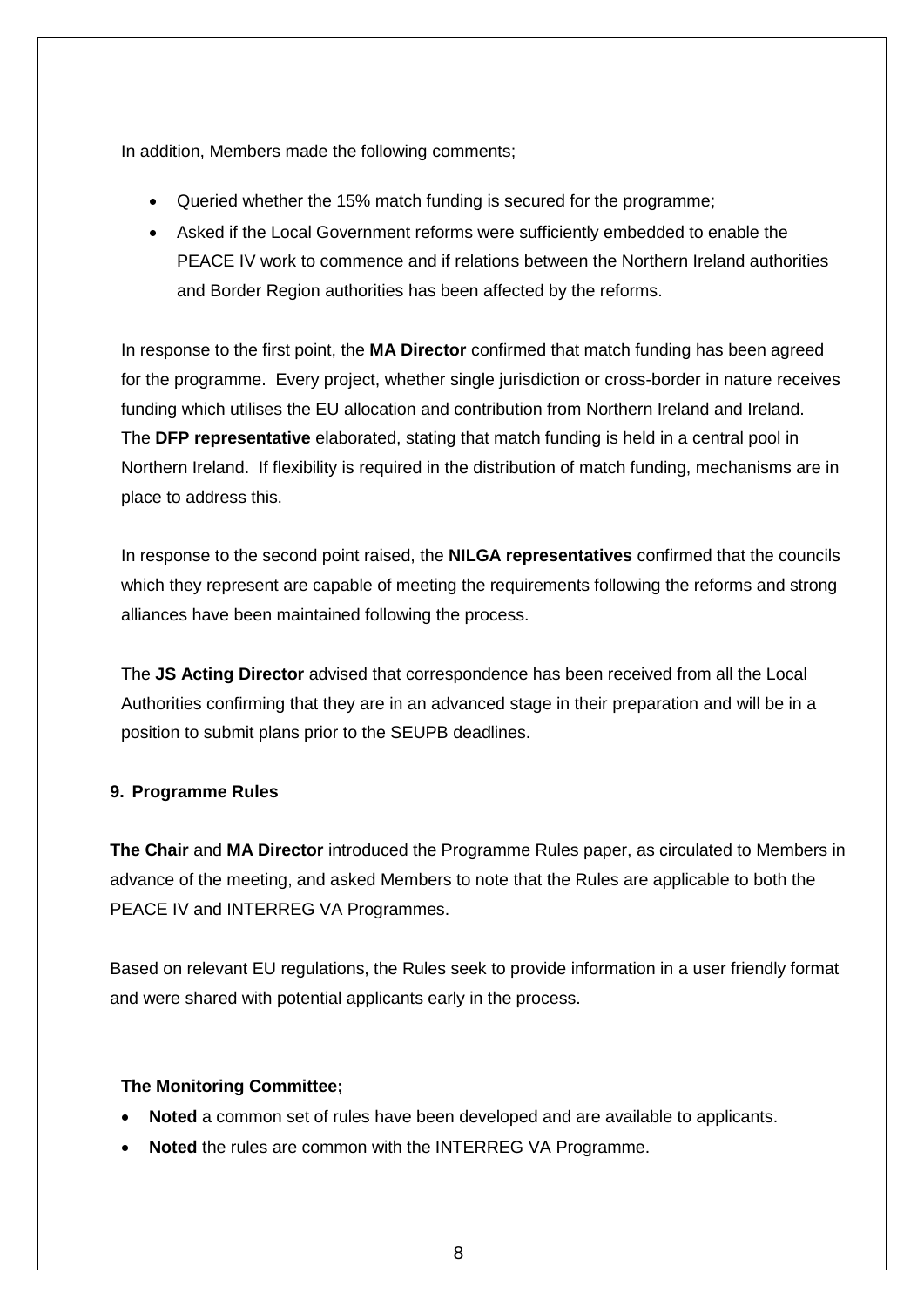## **10. Update on Programme Regulatory Implementation Arrangements**

Under this agenda item, the **MA Programme Manager** updated members in relation to the following regulatory requirements:

- Designation;
- Evaluation;
- E-Cohesion.

In response to the update, the **EU Commission representative** requested clarification on the target date of the end of 2016 for the new e-cohesion system, compared to the earlier date stated in the papers. The **MA Manager** confirmed that there has been some slippage since the paper was written and the date has changed. SEUPB and DFP are working with the contractor to achieve a clear delivery schedule.

The **DFP representative** discussed the complexities of implementing the database with five different programme requirements within Northern Ireland.

#### **The Monitoring Committee;**

**Noted** the progress on the Programme Regulatory implementation arrangements.

#### **11. Assessment Process & Review Procedure for Unsuccessful Applications**

The **MA Director** introduced the paper noting that:

- Assessment process has been shorten to a two-stage process totalling 36 weeks;
- Assessment at Stage One was a maximum of 8 weeks;
- Stage 2 assessment examinees examines the proposed project's Business Plan.
- The final decision on funding rests with the Steering Committee;
- Rejected applicants have the right to request a review of the Steering Committee decision;
- The PMC will be requested to nominate Members, who are not involved with the Steering Committee, to sit upon the Review Panels.

The **EU Commission representative** welcomed the streamlining of the process, which was previously a concern during the 2007-2013 Programme period.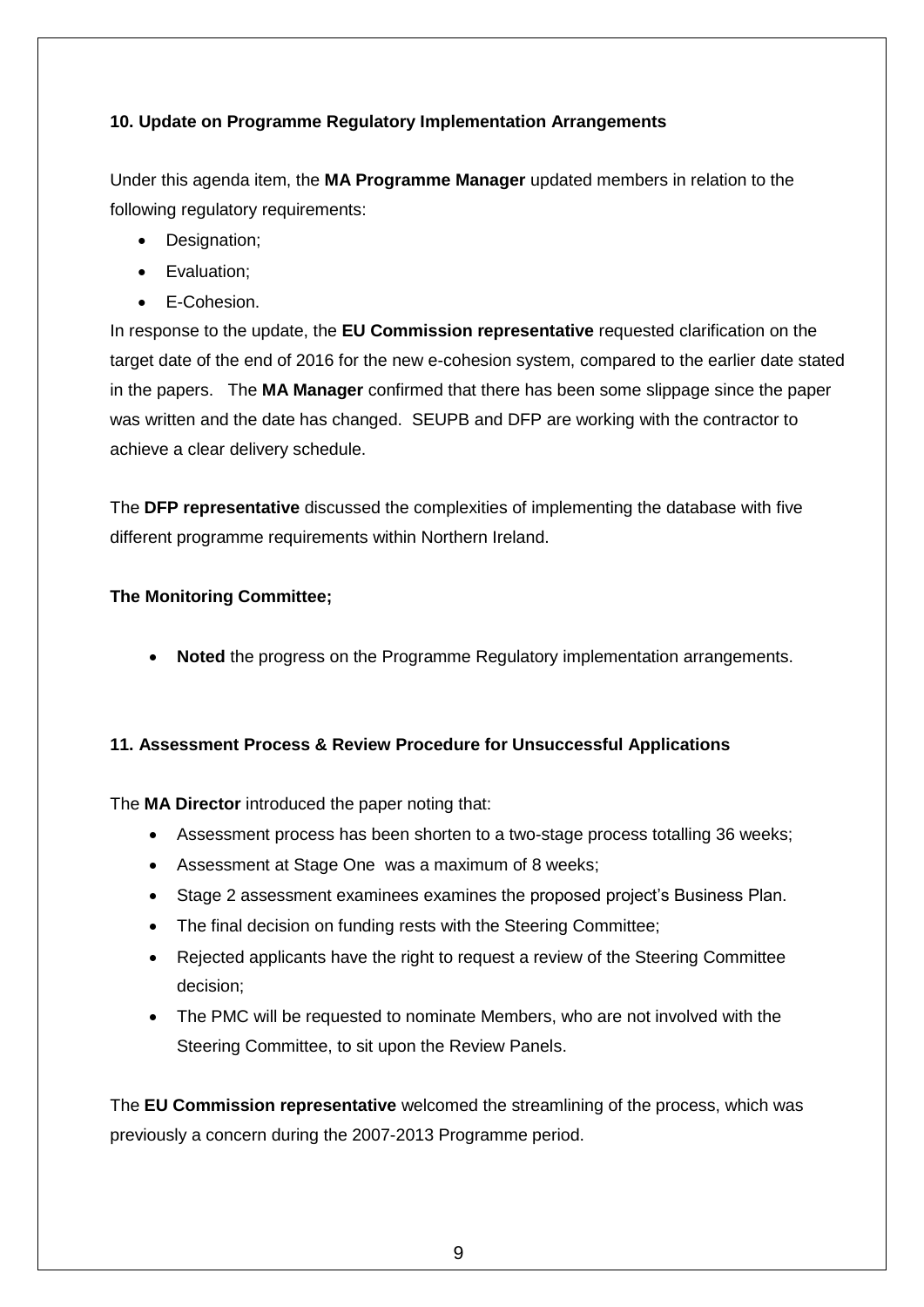Following this, Members made the following comments;

- Requested further details on the composition and requirements of the Review Panel and the frequency of review meetings held;
- Queried whether a project can be refused a review; and
- Queried the number of applications which had been successful in stage 1 and stage 2

The following clarifications were provided;

- The Review Panel considers the decisions taken by the Steering Committee in relation to Stage 1 and Stage 2 unsuccessful applications, at the request of the project promoter;
- Reviews must be requested on the basis of one or both of the following grounds;
	- 1. The outcome was a decision that no reasonable person would have made on the basis of the information provided to the Steering Committee; and/or
	- 2. That there was a failure in adherence to procedures or systems that materially affected or could have materially affected the decision.

To date, no request for a review had been refused.

- The Stage 1 application does not result in an award of funding. Therefore, reviews are carried out by written procedure where the review panel will meet and consider all documents available to the Steering Committee and a written submission by the applicant outlining the rational for the review request.
- At Stage 2, the applicant is invited to give an oral presentation. The JS are also invited to provide an oral presentation on the Steering Committee's reasons for rejection.
- Review Panel meetings are arranged as required. Applicants are provided with a detailed debrief meeting during which the JS provide the Steering Committee feedback. Experience to date has shown that few applicants request a formal review following this meeting. To date, one review has been requested in the INTERREG VA Programme following 5 Steering Committee meetings;
- In relation to applications received into the INTERREG programme, there has been around a 70% success rate for stage 1 applications, Stage 2 Steering Committee meetings are yet to take place.

#### **The Monitoring Committee:**

- **Approved** the assessment process and assessment models.
- **Approved** the Review Procedure.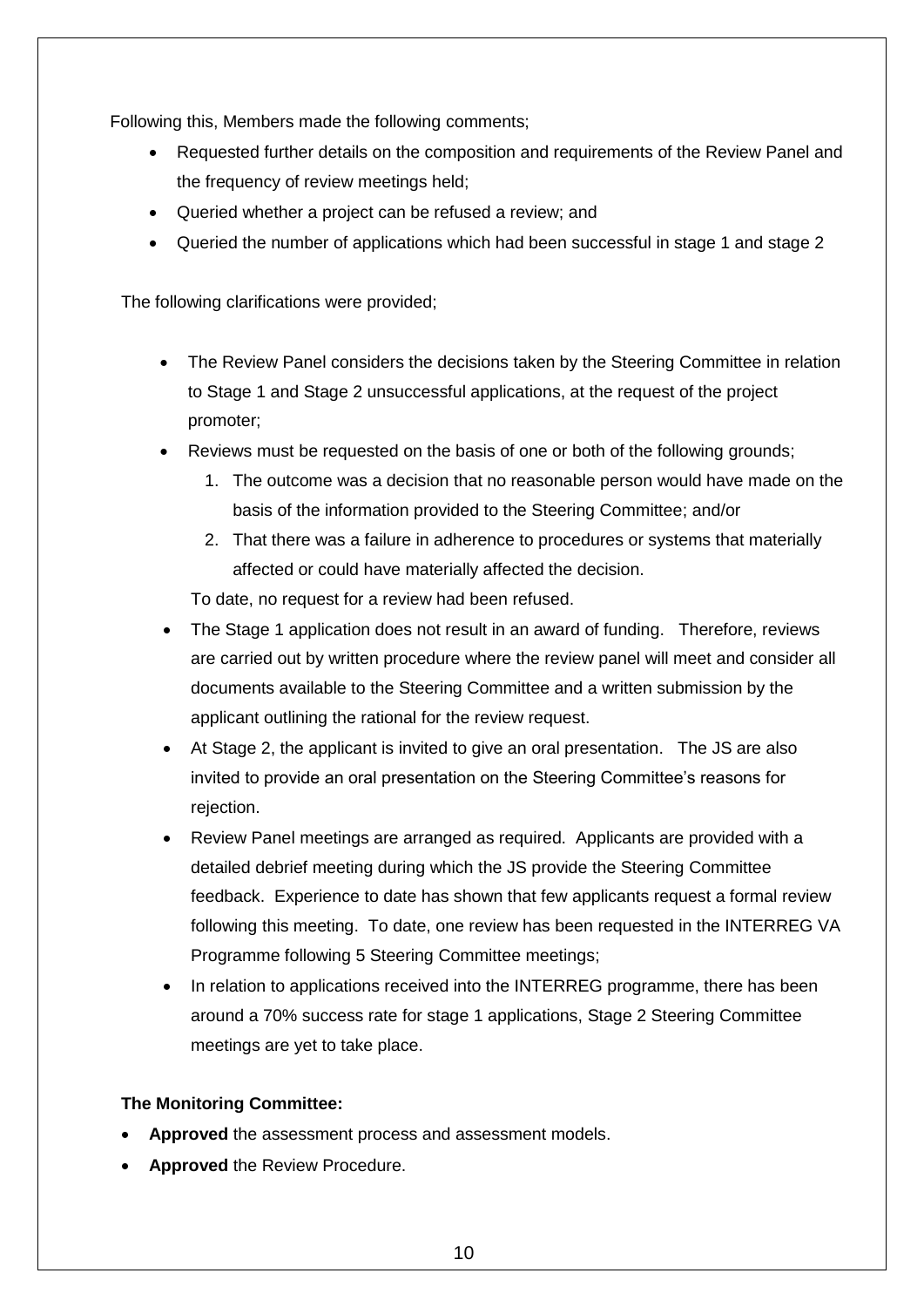## **12. Project Selection Criteria**

The **JS Acting Director** provided a presentation on the key principles in relation to the selection criteria and project assessment.

Following the presentation, Members raised the following points;

- Requested greater detail on the assessment process carried out by the Steering Committee;
- Asked if the Steering Committee decision must be reached by consensus;

The following clarification was provided;

- In terms of the assessment process;
	- $\circ$  Following receipt of an application, the JS produce an assessment report against the 5 criteria, and award an indicative score;
	- $\circ$  The application and assessment report are uploaded to the Steering Committee Members' area of the SEUPB website at least 1 week in advance of the meeting;
	- $\circ$  At the meeting, the Steering Committee reflect on the report and the JS provide a brief presentation on the conclusions of the assessment report;
	- o The Steering Committee make a collective decision and score the application.
- Decisions are generally made by consensus where this is not possible, a majority decision is taken.
- Whilst the JS present their recommendation based on the application and any additional information received during the application process, the decision to fund a project rests solely with the Steering Committee.

Members also raised the following;

- Questioned why the criteria did not include information on project longevity beyond funding;
- Queried the level of detail involved in the second stage of the process in comparison to the first;
- Asked if Steering Committee deliberation often changed the original JS assessment;
- Questioned the level of JS resources dedicated to project assessment.

The following clarifications were provided;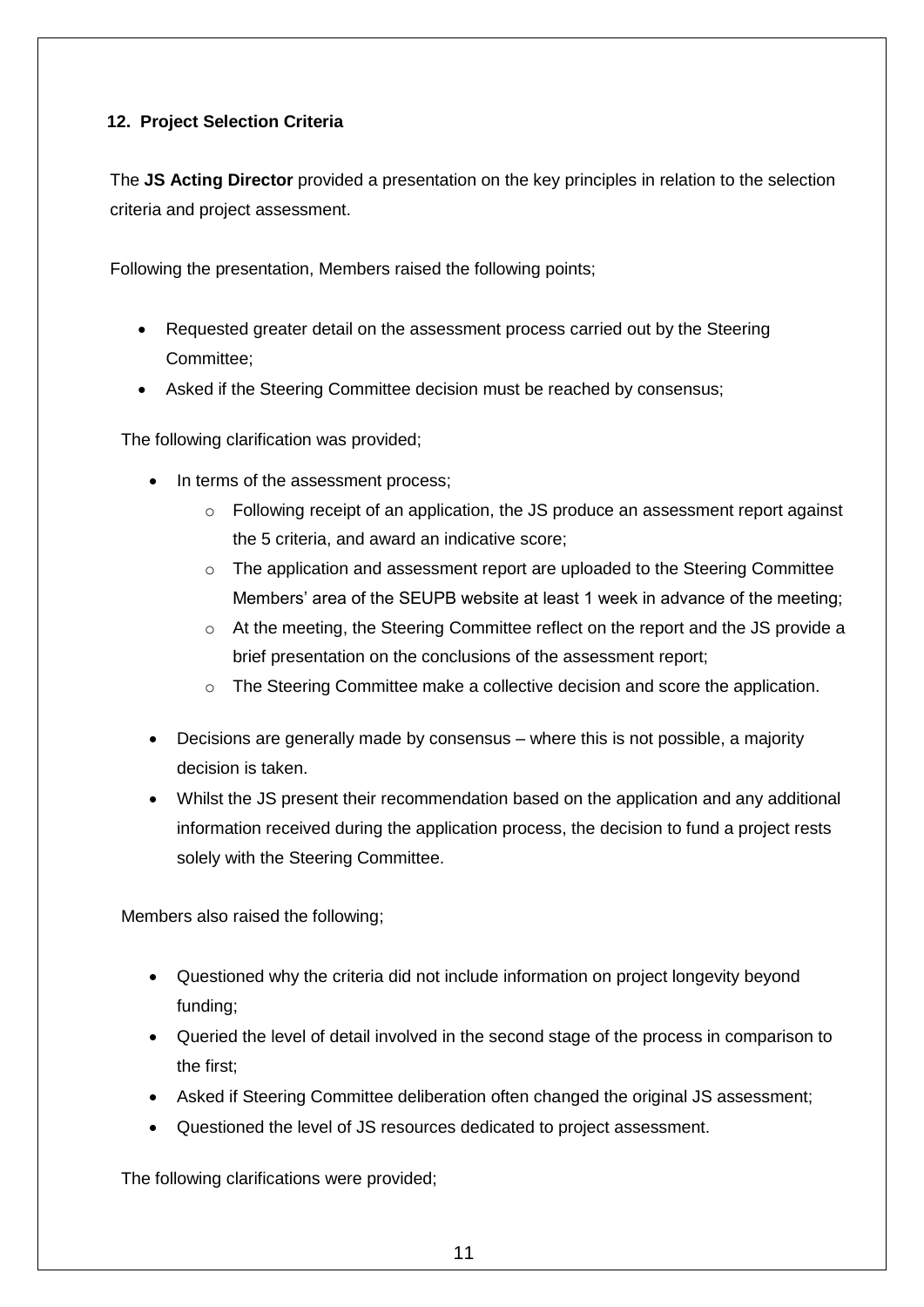- In terms of project longevity, not all interventions are sustainable and therefore details on the exit strategy and where appropriate longevity are rigorously examined within either the project design or value for money criteria in stage 2. Each call will be different with some having outputs required to be achieved during the project duration and others monitored beyond the project duration.
- The second stage process is much more comprehensive with a higher level of expectation for information through the Business Plan with timely interventions from the policy/accountable departments. It may be necessary to seek technical advice depending on the nature of the project.
- The JS assessment presented to the Steering Committee is as robust as possible with the issues already identified and the indicative scores considered relevant and appropriate. However, it remains the right of the Steering Committee within stage 1 and stage 2 to amend the scoring, if they deem it appropriate.
- In terms of JS resources, there are 22 staff across both programmes with 12-14 dedicated to the application assessment. The SEUPB has recently reallocated staff internally to meet the needs of the accelerated assessment timetable.

The **NWRA representative** discussed his experience on the Steering Committee for the previous Programme, and informed Members that it is not uncommon for the Steering Committee to make adjustments to the scores. In relation to the assessment criteria, it is important to strike a balance in the number of criteria. Areas such as project longevity can be captured and assessed within an existing criterion, for example, value for money.

Members then raised the following;

- Questioned why the horizontal principles of Equality and Sustainable Development appear only in stage 2 which could present them as a secondary consideration;
- Requested that reference to Section 42 of the Irish Human Rights and Equality Commission Act (2014) be added to the paper alongside references to the Northern Ireland Section 75 legislation;
- Commented that project sustainability and need appear to be missing from the criteria and questioned if such areas are incorporated within the project design criteria and if so, is there a more detailed subset of how each criterion is scored?
- Queried the process for ranking projects within a competitive process particularly in relation to projects that may have achieved the same score. Would there be an issue in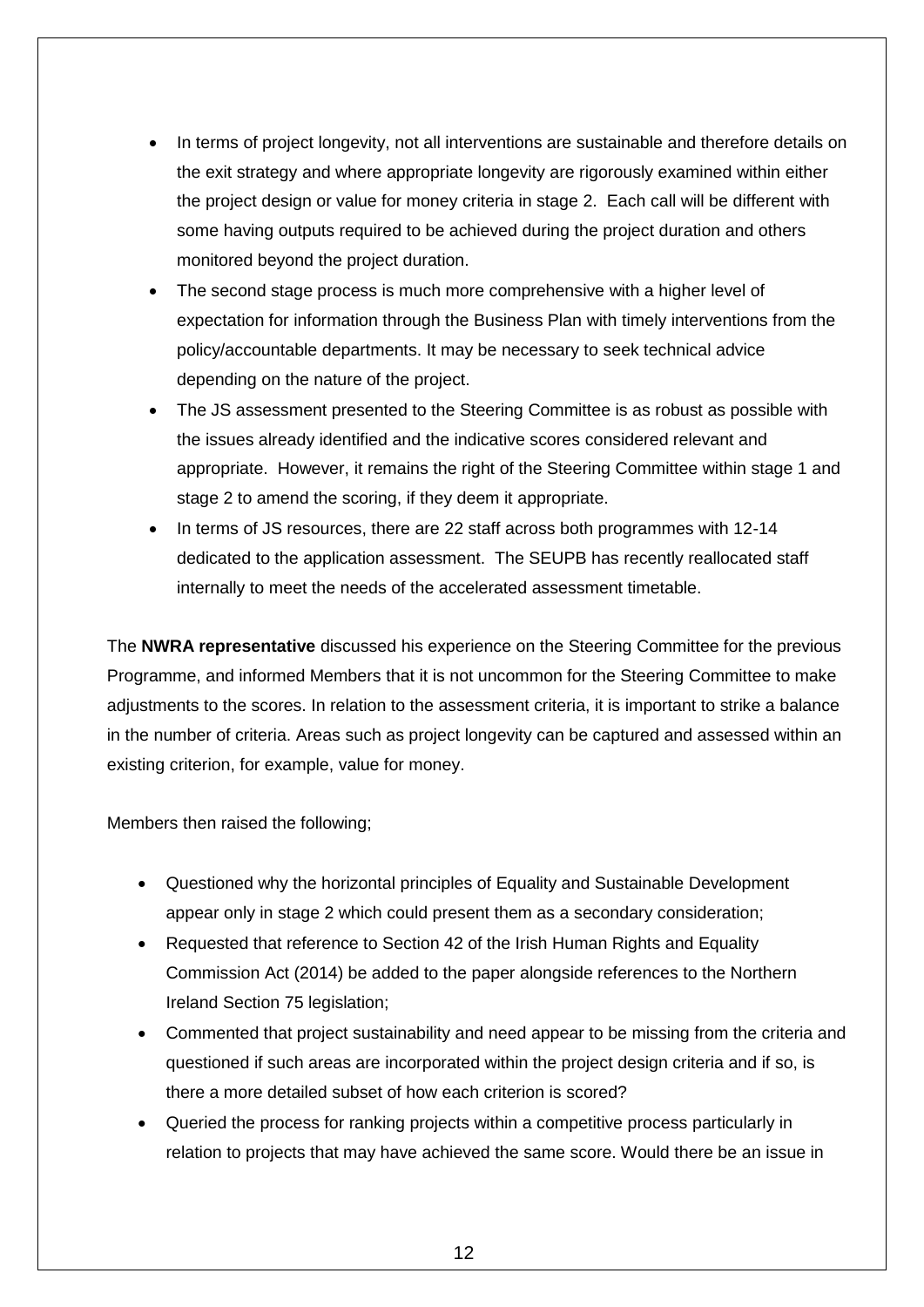relation to the value for money criteria if such projects have their budgets reduced? Would there be engagement by the Secretariat to discuss such situations with applicants?

 Questioned whether there is scope for JS to feedback to applicants suggestions for improving their applications before they are presented to the Steering Committee.

The following clarifications were provided;

- The horizontal principles are not included in the Stage 1 in order to keep the stage 1 application form as brief and concise as possible this is not an indication of the importance attributed to them.. The call information released to all potential applicants does advise that projects will have to address both principles within their project. SEUPB provide training on both principles at the beginning of the calls to ensure that applicants are considering how to embed the principles throughout the design and implementation stages;
- References will be updated be include reference to Article 42 of the Irish Equality Act (2014);

## **Action point 8: MA**

- The detailed guidance provided to applicants contains prompt questions which includes areas such as how their project will meet the need determined by the Cooperation Programme and potential applicants are advised of these at the workshops offered for each call.
- It is anticipated that the two stage process would reduce the situation of over-subscription at Stage 2. However, projects would be ranked in order of their scores. In the event of over-subscription and projects achieving the same scores, the JS would agree more refined criteria with the Steering Committee to apply to such projects. This would be brought to the attention of the applicants concerned.
- The JS cannot be involved in an iterative process with an applicant during the assessment process as it would be unfair to other applicants. Very detailed feedback is given to applicants who have been successful at the end of stage 1 to facilitate high quality applications for stage 2. JS may contact the applicant at either stage for a point of clarity but there is no opportunity to develop the project.

## **The Monitoring Committee;**

**Approved** the selection criteria to be utilised during project assessment.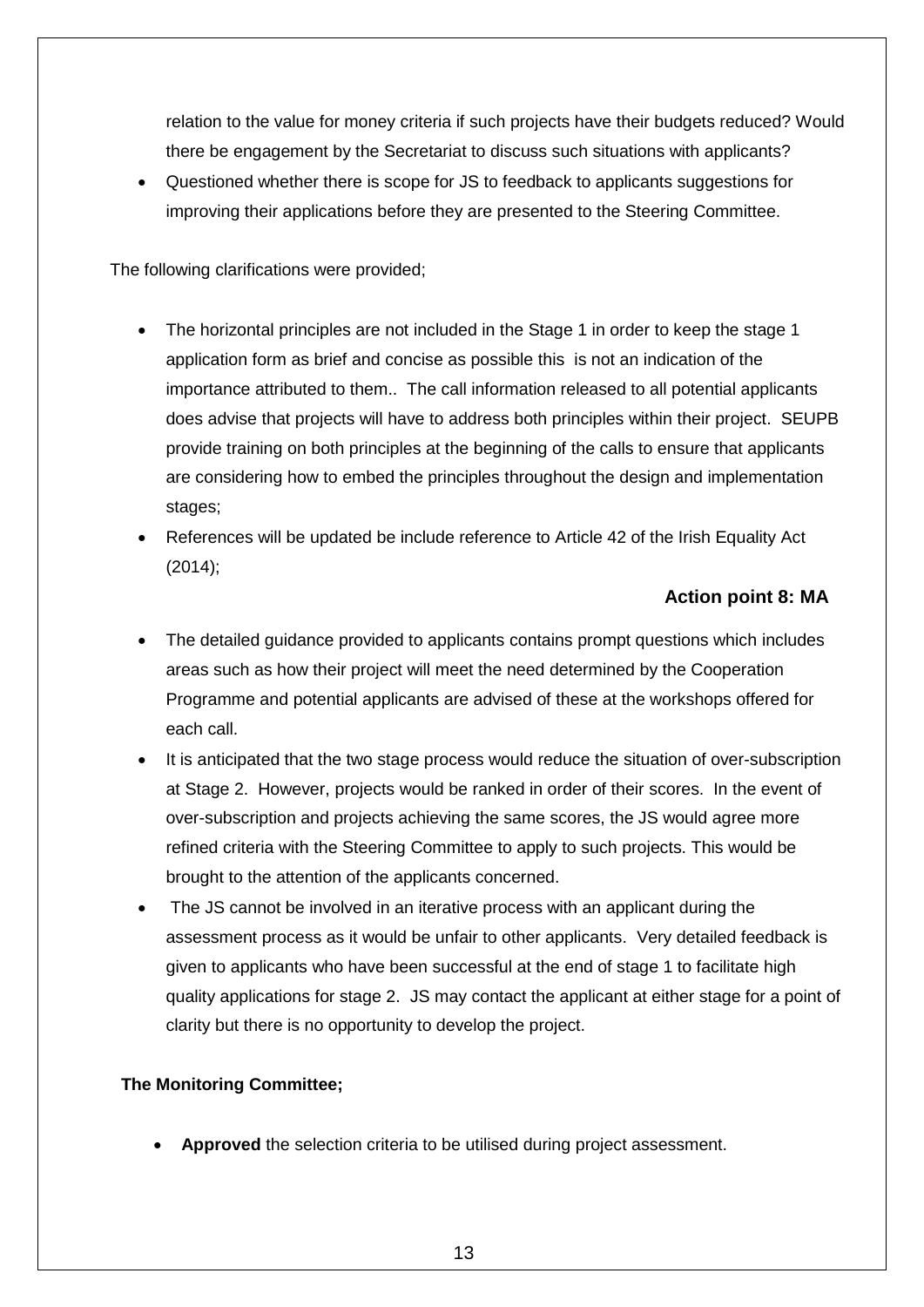## **13. Timetable for calls for applications and agenda item 14 the first calls for applications**

The **JS Acting Director** provided a brief presentation of the Programme timetable, focusing on the three calls requiring approval at today's meeting.

Following the presentation, the **DFP representative** questioned whether it is possible to bypass stage 1 and move to stage 2 for closed calls such as the Victims and Survivors call. He stated that the time may be better spent working with the applicant at an early stage to produce a more robust business plan.

**The Chair** and the **JS Acting Director** both responded, emphasising the importance of Stage 1 assessment. Also, the VSS proposal must be assessed and approved by the Steering Committee in line with procedure and under the same conditions as other applicants.

Members then made the following comments:

- Questioned whether the deadline for the Regional strand of Building Positive Relations could be extended to facilitate the development of high quality regional collaborative applications;
- Voiced some concern that the Regional strand is unique in encouraging genuine collaboration which takes time and queried whether there would be future or staggered calls to assist those who need time to establish this;
- Asked if the Regional strand could have three call dates similar to the Local Authorities' call.

The **Chair** thanked the representatives for their comments and agreed to reflect on the suggestions made in terms of the Regional strand.

She advised that three dates have been provided to Local Authorities as the budget allocation for each has already been agreed and therefore there is no competition in relation to the allocation. Taking a similar approach in the Regional strand could disadvantage applicants who are not ready as there is a potential that all the funding may be allocated in the first call.

The **Wheel representative** asked if it would be possible for the allocation to be divided across calls throughout the programme period.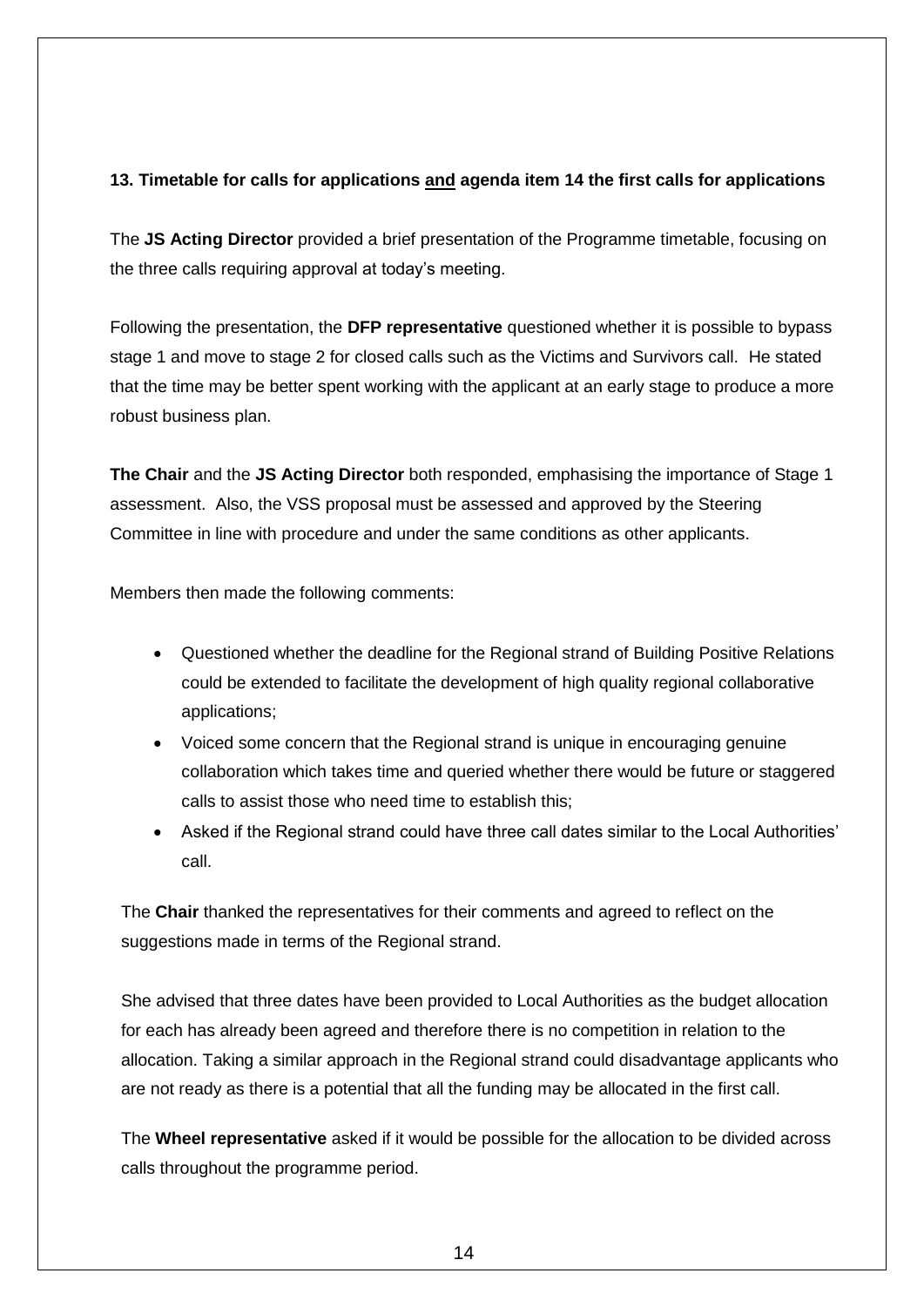The **Chair** explained that SEUPB are working to an accelerated timetable in order to reach financial targets in 2018 and 2023. Delays create the risk of failing to meet these targets and therefore financial penalties to the Programme. There would be a consideration of options to assist applications for this call.

The **Wheel representative** noted that a sectoral workshop for the regional strand is being held on 5 April 2016, and asked for some clarification in terms of what these involve. He felt that this would be an opportunity to communicate call options such as an extension of deadline.

The **JS Acting Director** provided a description of the workshops, which are advertised to potential applicants via the SEUPB website, and provide information on the relevant call and the processes for applying to the call. It is anticipated that the workshops will be attended by 80 to 100 delegates. SEUPB will consider hosting more than one workshop if there is an extension to the deadline of the call.

In response to this, the **Wheel representative** suggested a collaborative workshop between the Irish Environmental Network, the Wheel and SEUPB to ensure maximum reach to organisations in the region.

The **Chair** thanked the representative for his offer, and reiterated that the SEUPB will reflect on the regional strand prior to the  $5<sup>th</sup>$  April workshop.

The **Environmental Pillar representative** informed SEUPB she attends monthly meetings of the Local Community Development Committee (LCDC), and she has received no communication from Local Authorities regarding PEACE IV funding. As such they were unaware of the application deadlines and feel the opportunity to apply may be missed.

The **MA Director** and **JS Acting Director** discussed SEUPB's meetings with Local Authorities in December 2015, and advised that the councils are working at different paces. Those Local Authorities who are sufficiently prepared may apply by the March deadline, while others may apply in May or June. The SEUPB will further engage with Local Authorities to ensure that they are carrying out a meaningful engagement and public consultation process. In addition, DECLG are also instructing their Local Authorities in relation to communicating the information.

Members asked for clarification in relation to the Victims and Survivors strand as follows;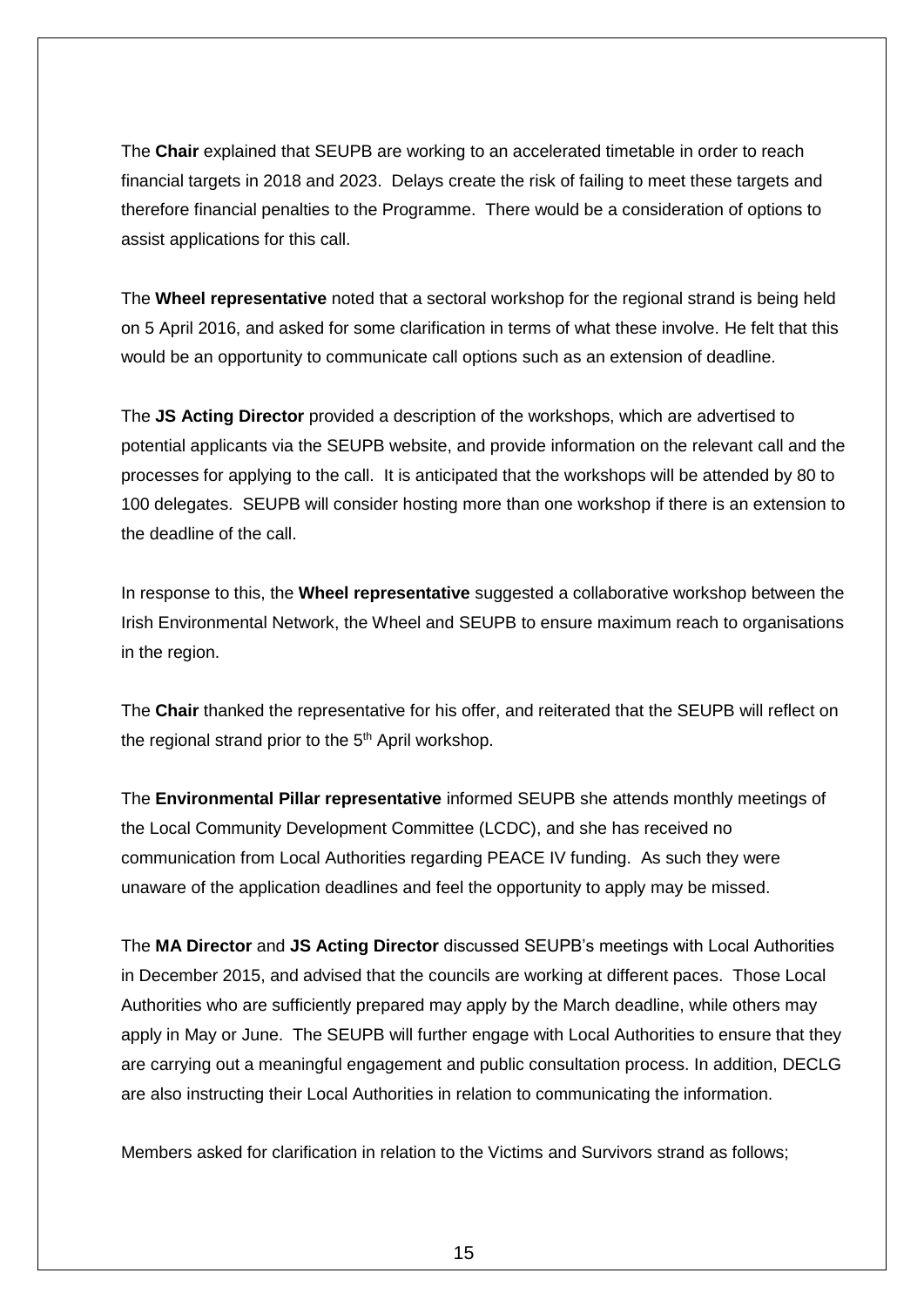- Whether the VSS will have a cross-border remit and if so, do they have sufficient familiarity with community structures on both sides of border in order to implement the proposed activity?
- Whether there was opportunity for the VSS to submit a number of smaller, staggered projects to absorb their €15m allocation, rather than one project spanning the seven year Programme period as there is a small timeframe for them to submit a proposal.

The following clarification was provided;

- While the VSS is the lead delivery agent, it will seek potential partnerships in the border region in order to ensure appropriate regional outreach. This approach has been agreed with the Department of Foreign Affairs and Trade in Dublin and OFMDFM in Northern Ireland and all are conscious of the need for such services to be rolled out on a crossborder basis. SEUPB are working with the VSS in this regard and are confident that it will be reflected in their stage 1 application.
- SEUPB has been engaged with the VSS since summer 2015, and they will engage with other service providers if and when required. The VSS are running PEACE IV activity in conjunction with their own statutory funding, and delivering a suite of activities.
- The VSS is subject to the same Programme requirements and application process as any applicant to the PEACE IV funding, further details about the services are included in an annex to the Cooperation Programme. They must develop an application which meets the requirements of the programme and annex and this will be monitored.
- In the previous programme, projects were responsible for demonstrating the need for their project, whereas as mentioned earlier (Section 12 – page 13), identification of need has already been determined in developing the Cooperation Programme, and therefore they must demonstrate how they will meet that need.

The **EU Commission representative** reminded members that the VSS is mentioned in the CP because negotiations revealed it is uniquely positioned to execute the activity. There is an agreement with the EU Commission that the capacity and governance structure of the VSS will be assessed before project approval. It is considered as a Lead Beneficiary like any other under Article 13 of the regulation.

The **DFP representative** discussed the need for balance in terms of an efficient assessment process where applicants have time to consider and submit their proposals but also receive decisions on a timely basis. The need for such projects for victims and survivors was identified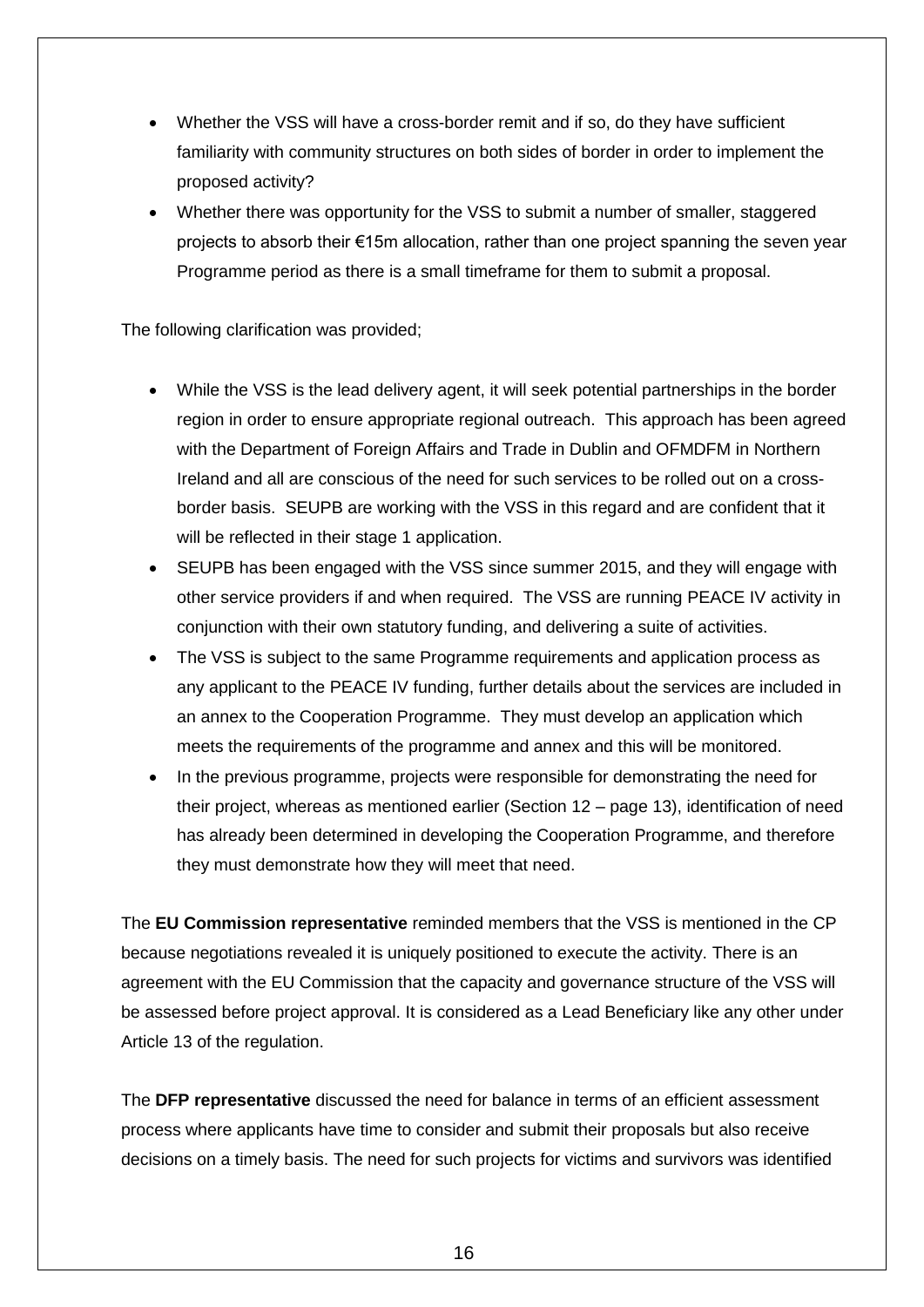during consultation and through the political process, it is therefore incumbent on those that voiced the need to produce plans to address that need. The Monitoring Committee plays a key role in monitoring and where appropriate challenging the process throughout the programming period.

The **Chair** thanked all Members for their comments, and agreed to reflect on the issues raised, including increased communications activities to build awareness of the Programme in border counties.

## T**he Monitoring Committee;**

- **Noted** the timetable for calls for applications;
- **Approved** the call for local authorities;
- **Approved** the call for Victims and Survivors;
- **Agreed** that further consideration be given to the regional call and the amended version be considered by the Steering Committee.

## **15. PEACE III (2007-2013) Implementation and Closure**

The **Chair** introduced this agenda item by explaining the PEACE IV Monitoring Committee's responsibilities include the closure of the previous (PEACE III) Programme.

The **MA Director** then provided an update on closure of the PEACE III Programme including details on the final expenditure for the programme, the number of projects yet to close and the closure timeframe.

The **DFP representative** congratulated the SEUPB on 99% commitment in PEACE III, considering the loss of larger projects towards the end of the Programme period.

The **Chair** extended her thanks to colleagues in **DFP**, **DPER** and **DSD** who have been working closely with the SEUPB to maximise expenditure.

The **EU Commission representative** also congratulated SEUPB for meeting targets and in their progress in closing the Programme and asked if PEACE III project examples could be shared with this Committee.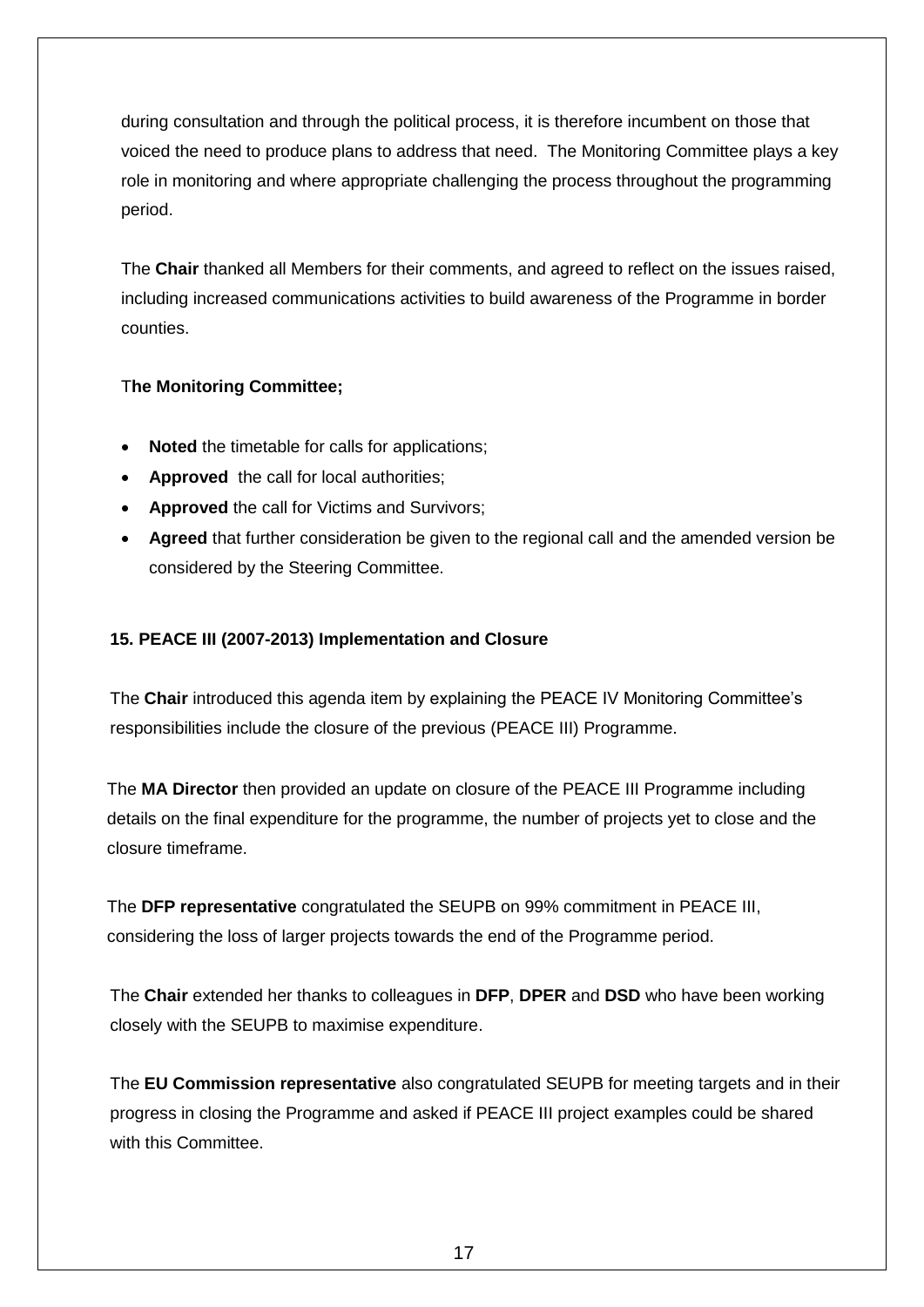The **Chair** agreed to share a video which was shown at the PEACE IV Programme launch at the next PMC meeting.

## **Action Point 9: MA**

### **The Monitoring Committee;**

**Noted** progress in closing the PEACE III Programme

#### **16. A.O.B.**

Under this final agenda item, the **Chair** reminded Members to submit their Steering Committee nominations as soon as possible. The SEUPB hope to schedule the first Steering Committee meeting within the following fortnight, and training will be provided to members.

The **Chair** took this opportunity to extend the SEUPB's heartfelt thanks and best wishes to the **NWRA representative, Gerry Finn**, who announced his retirement. Mr Finn has provided significant support and guidance to SEUPB through service on previous Programme Monitoring and Steering Committees over a number of years.

**Gerry Finn** thanked **the Chair** for her kind words, expressing his enjoyment of working on the Programmes. He encouraged Members to participate on the Steering Committee as membership allows hands-on interaction with the programmes. Mr Finn discussed the change that has occurred in the region over the programme period, and the contribution the PEACE Programmes have made to that positive change.

The SEUPB will be in contact with Members in due course regarding the Action Points discussed today.

The next meeting will be held in October or November 2016, in Dundalk.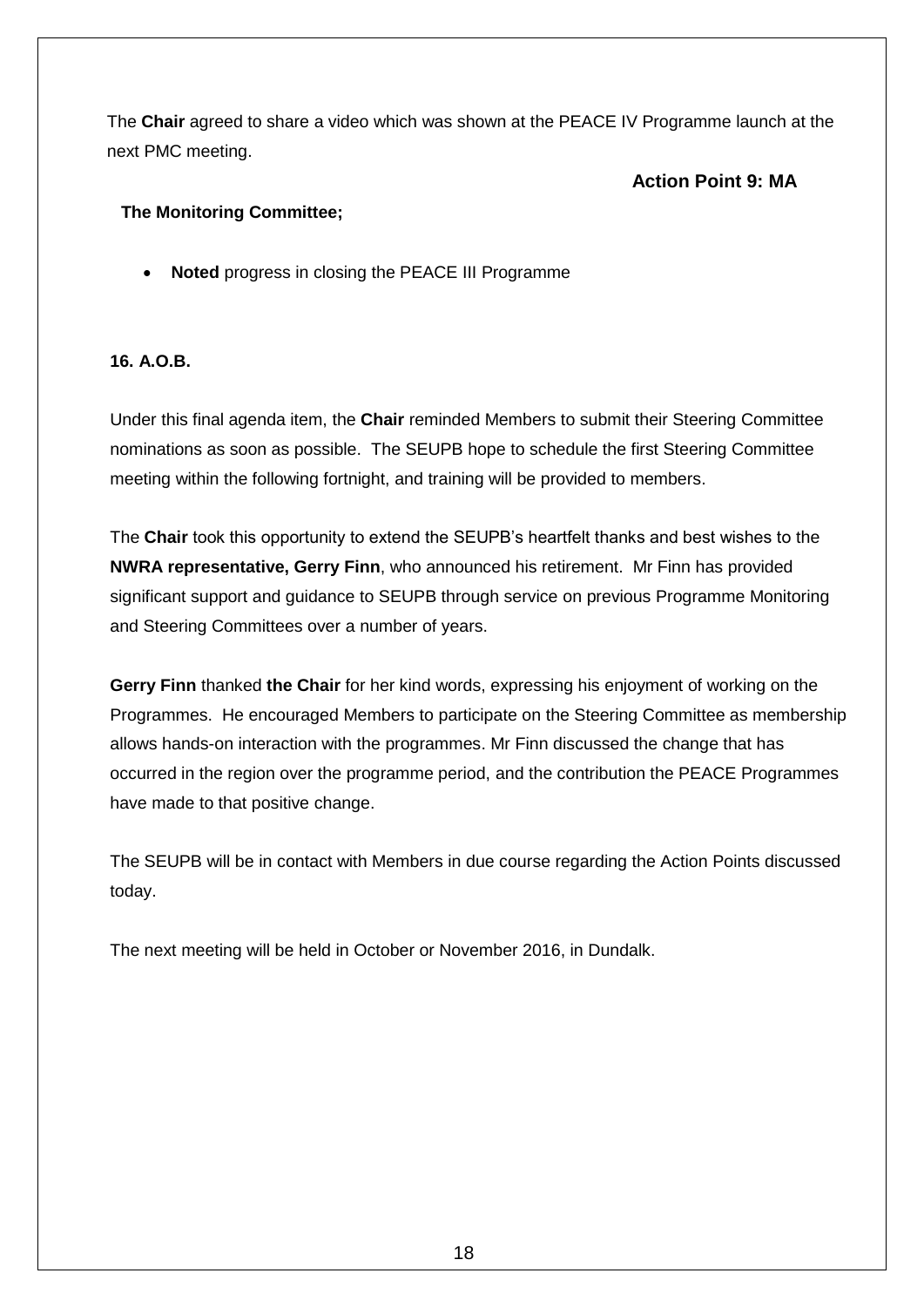## **ANNEX I**

## **ACTION POINTS/ISSUES OF CLARIFICATION ARISING FROM MONITORING COMMITTEE**

## **Wednesday 2nd March 2016, Riddel Hall, Belfast**

#### **ACTION POINTS**

| <b>ACTION</b>                                                                                                                                                                                                                | <b>TIMING</b>                            | <b>RESPONSIBILITY</b>                               |
|------------------------------------------------------------------------------------------------------------------------------------------------------------------------------------------------------------------------------|------------------------------------------|-----------------------------------------------------|
| <b>Action Point 1</b><br>The Monitoring Committee Rules of Procedure will be<br>amended to reflect the use of Written Procedure to conduct<br>parts of Monitoring Committee business                                         | <b>ASAP</b>                              | МA                                                  |
| <b>Action Point 2</b><br>The Monitoring Committee Rules of Procedure will be<br>amended to include a paragraph mandating the PEACE IV<br>PMC to conduct business relating to the previous PEACE III<br>Programme (2007-2013) | <b>ASAP</b>                              | <b>MA</b>                                           |
| <b>Action Point 3</b><br>Reference to the word 'manage' the Programme will be<br>amended in paragraph 4.1 of the Rules of Procedure<br>document.                                                                             | <b>ASAP</b>                              | <b>MA</b>                                           |
| <b>Action Point 4</b><br>Members to be provided with a contact list of other PMC<br><b>Members</b>                                                                                                                           | <b>ASAP</b>                              | <b>MA</b>                                           |
| <b>Action Point 5</b><br>Committee Members to complete and return Equality<br>Monitoring Forms to the Secretariat                                                                                                            | <b>ASAP</b>                              | <b>PMC</b><br>Members/Advisors/<br><b>Observers</b> |
| <b>Action Point 6</b><br>Regional/Sub-Regional/Local Government Interests section of<br>the Steering Committee structure to be amended to include<br>"two from each jurisdiction"                                            | <b>ASAP</b>                              | <b>MA</b>                                           |
| <b>Action Point 7</b><br>Final Communications Strategy to be issued to the PMC for<br>approval                                                                                                                               | <b>ASAP</b>                              | <b>MA</b>                                           |
| <b>Action Point 8</b><br>Reference to Irish Equality legislation to be added                                                                                                                                                 | <b>ASAP</b>                              | <b>MA</b>                                           |
| <b>Action Point 9</b><br>PEACE III Programme Summary video to be shown at the<br>next PEACE IV PMC meeting                                                                                                                   | At next<br><b>PEACE</b><br><b>IV PMC</b> | <b>MA</b>                                           |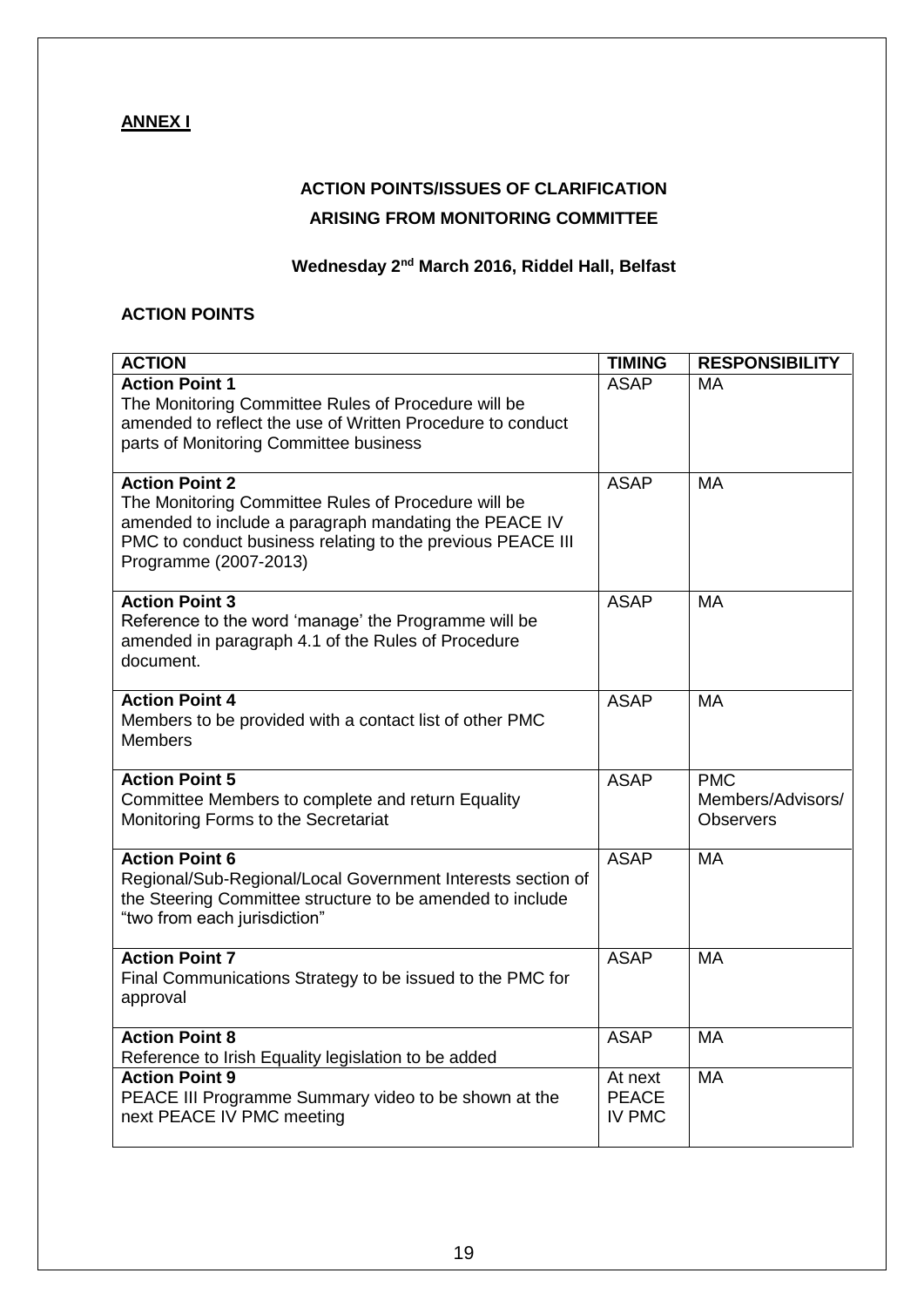## **ANNEX II**

# **Attendance – PEACE IV Programme Monitoring Committee, 2nd March 2016, Riddel Hall, Belfast**

## **Chair**

Gina McIntyre SEUPB

### **Members**

| Alderman Angus Carson      | <b>NILGA</b>                                             |
|----------------------------|----------------------------------------------------------|
| Ivan Cooper                | the Wheel                                                |
| <b>Cllr Dermot Curran</b>  | <b>NILGA</b>                                             |
| Michael D'Arcy             | <b>IBEC</b>                                              |
| <b>Cllr Frank Dolan</b>    | Northern Western Regional Assembly (NWRA)                |
| Alderman Freda Donnelly    | <b>NILGA</b>                                             |
| Pamela Dooley              | <b>ICTU Northern Ireland</b>                             |
| Damian Duffy               | Confederation of British Industry (CBI)                  |
| <b>Frank Duffy</b>         | Department of Finance and Personnel (DFP)                |
| <b>Gerry Finn</b>          | Northern Western Regional Assembly (NWRA)                |
| <b>Hazel Francey</b>       | the Equality Commission for Northern Ireland (ECNI)      |
| Shaun Henry                | Managing Authority, SEUPB                                |
| <b>Cllr Garath Keating</b> | <b>NILGA</b>                                             |
| Stefania Minervino         | Irish Human Rights and Equality Commission (IHREC)       |
| Seamus McAleavey           | <b>NICVA</b>                                             |
| Jenny McEneaney            | <b>NICVA</b>                                             |
| Paddy McGinn               | Pobal                                                    |
| Dr Aedín McLoughlin        | <b>Environmental Pillar</b>                              |
| David Oliver               | <b>Ulster Farmers Union</b>                              |
| Siobhan O'Higgins          | Department of Public Expenditure & Reform (DPER)         |
| <b>Cllr Sean Smith</b>     | Northern Western Regional Assembly (NWRA)                |
| <b>Emily Smyth</b>         | Council for Nature Conservation & the Countryside (CNCC) |
| <b>David Oliver</b>        | <b>Ulster Farmers Union</b>                              |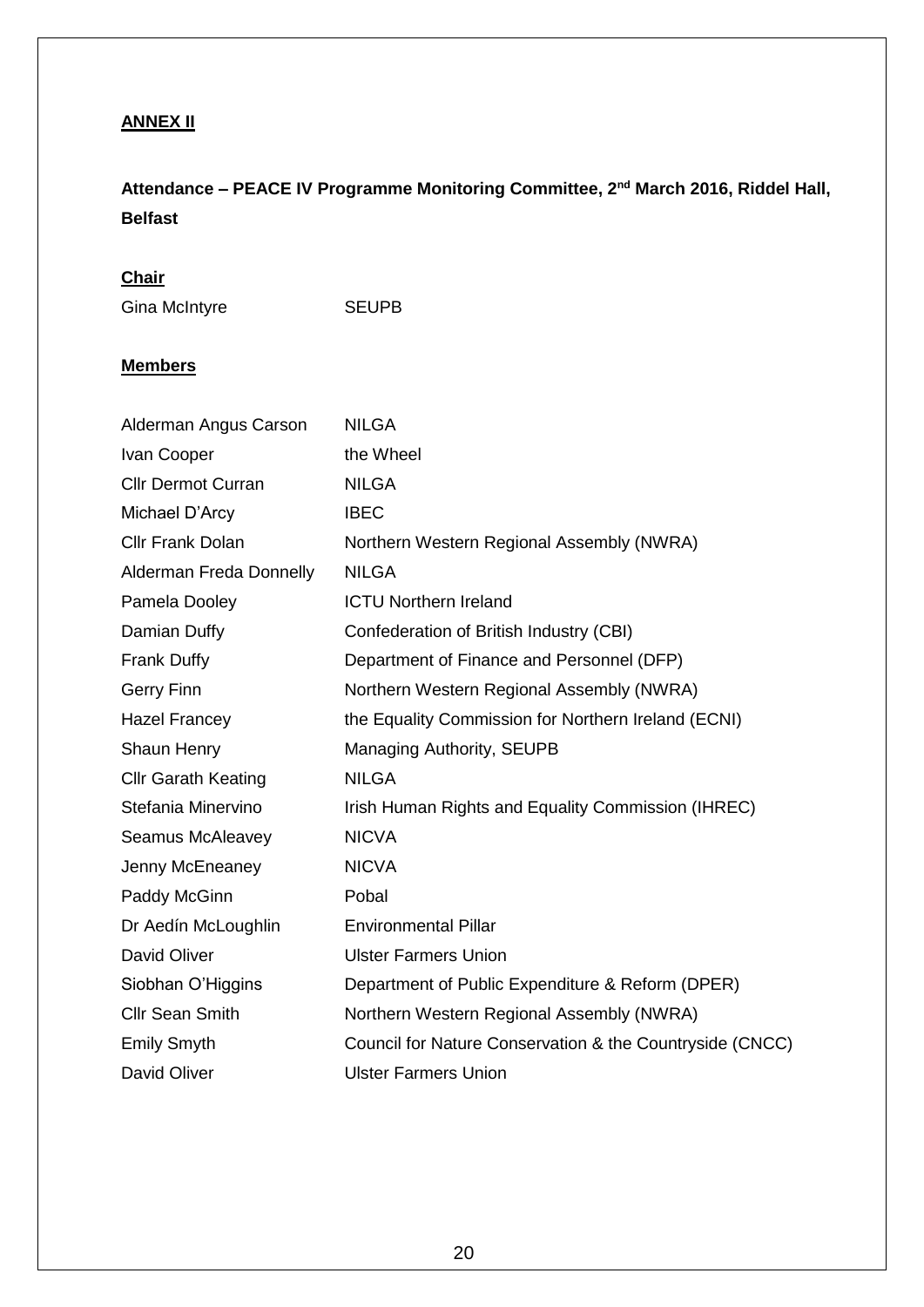## **Advisors**

| Andrew Bell           | Department of Education (DE)                       |
|-----------------------|----------------------------------------------------|
| Donna Blaney          | <b>OFMDFM</b>                                      |
| Karen Flynn           | Department of the Environment, Community and Local |
|                       | Government (DECLG)                                 |
| <b>Brenda Hegarty</b> | Joint Secretariat, (Acting Director), SEUPB        |
| <b>Edel Hendry</b>    | <b>NISRA</b>                                       |
| Marian Mulholland     | Certifying Authority, SEUPB                        |
| Patricia McIntyre     | <b>OFMDFM</b>                                      |
| Tony McKibben         | Department for Social Development (DSD)            |
| Laurence O'Grady      | Department of Education and Skills (DES)           |
| <b>Tamara Pavlin</b>  | <b>European Commission</b>                         |
| John Thompson         | Managing Authority, SEUPB                          |
| John Williamson       | Department of Education (DE)                       |
|                       |                                                    |

## **Observers**

| Ken Bishop            | Northern Ireland Local Government Association (NILGA) |
|-----------------------|-------------------------------------------------------|
| Teresa Canavan        | <b>Rural Development Council</b>                      |
| John Carson           | International Fund for Ireland                        |
| Colette Fitzgerald    | Northern Ireland EU Commission, Belfast               |
| Cathy Geagan          | Department of Public Expenditure & Reform (DPER)      |
| <b>Marie Matthews</b> | <b>OFMDFM</b>                                         |
| Sean McAteer          | North South Ministerial Council (NSMC)                |
| Emer McGeough         | North South Ministerial Council (NSMC)                |
| Kieran Ormond         | Department of Education and Skills (DES)              |
| John O'Farrell        | <b>ICTU Northern Ireland</b>                          |
| Lee Williamson        | <b>OFMDFM</b>                                         |
|                       |                                                       |

# **Secretariat (SEUPB)**

| lan Boden             | <b>Managing Authority</b>           |
|-----------------------|-------------------------------------|
| Jonathan McCarron     | <b>Managing Authority</b>           |
| <b>Tara McCormick</b> | <b>Managing Authority (minutes)</b> |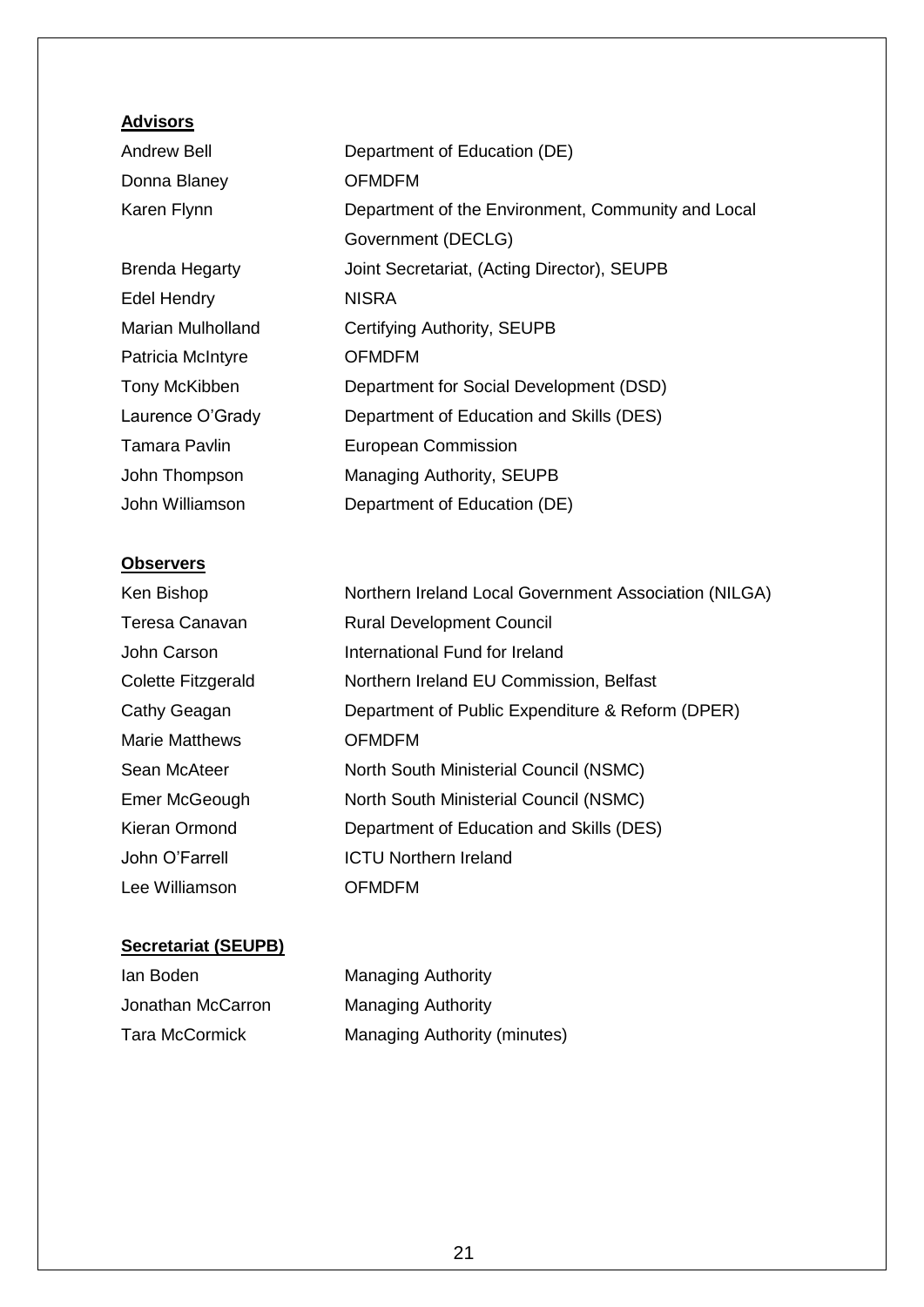## **Apologies**

| <b>Patrick McCauley</b> | <b>ICTU Ireland</b>                  |
|-------------------------|--------------------------------------|
| <b>Wesley Aston</b>     | <b>Ulster Farmers Union</b>          |
| <b>Cllr Tommy Byrne</b> | Eastern & Midlands Regional Assembly |
| Tom Lavin               | <b>Irish Rural Link</b>              |
| John McCandless         | <b>SEUPB Communications Manager</b>  |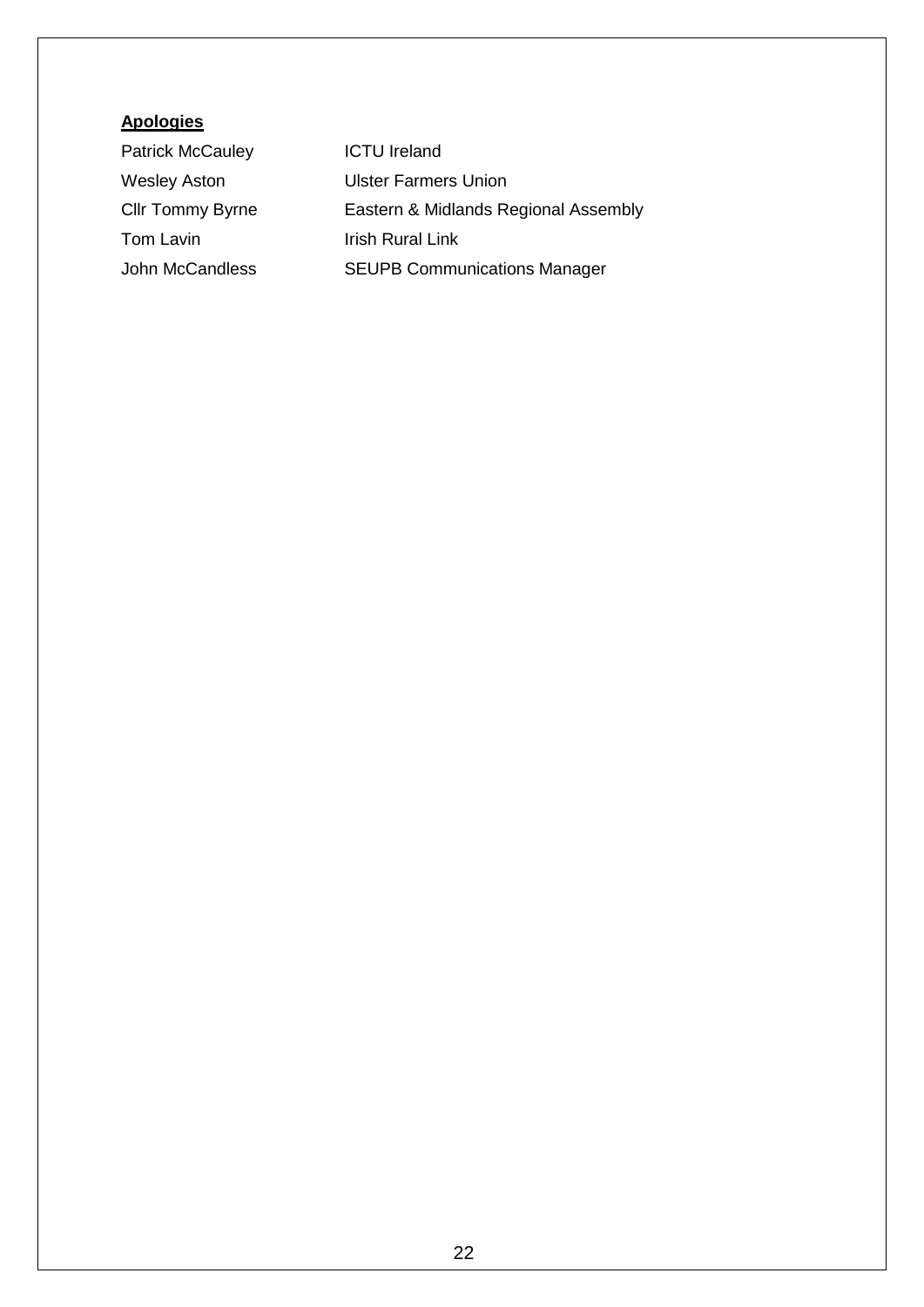**ANNEX III**

**Glossary of acronyms used in the minutes:**

| <b>CNCC</b>      | <b>Council for Nature Conservation and the Countryside</b>          |
|------------------|---------------------------------------------------------------------|
| <b>DARD</b>      | <b>Department of Agriculture and Rural Development</b>              |
| <b>DECLG</b>     | Department of Environment, Community and Local<br><b>Government</b> |
| <b>DETI (NI)</b> | Department of Enterprise, Trade and Investment                      |
| <b>DFP</b>       | Department of Finance and Personnel (Northern Ireland)              |
| <b>DHSSPS</b>    | Department of Health, Social Services and Public Safety             |
| <b>DJEI</b>      | Department of Jobs, Enterprise and Innovation                       |
| DOE (NI)         | <b>Department of the Environment</b>                                |
| <b>DoH</b>       | <b>Department of Health</b>                                         |
| <b>DPER</b>      | Department of Public Expenditure and Reform                         |
| <b>DRD</b>       | <b>Department of Regional Development</b>                           |
| <b>ICTU</b>      | <b>Irish Congress of Trade Unions</b>                               |
| <b>NICCY</b>     | NI Commissioner for Children and Young People                       |
| <b>NICVA</b>     | Northern Ireland Council for Voluntary Action                       |
| <b>NILGA</b>     | <b>Northern Ireland Local Government Association</b>                |
| <b>NISRA</b>     | <b>Northern Ireland Statistics and Research Agency</b>              |
| <b>NSMC</b>      | <b>North South Ministerial Council</b>                              |